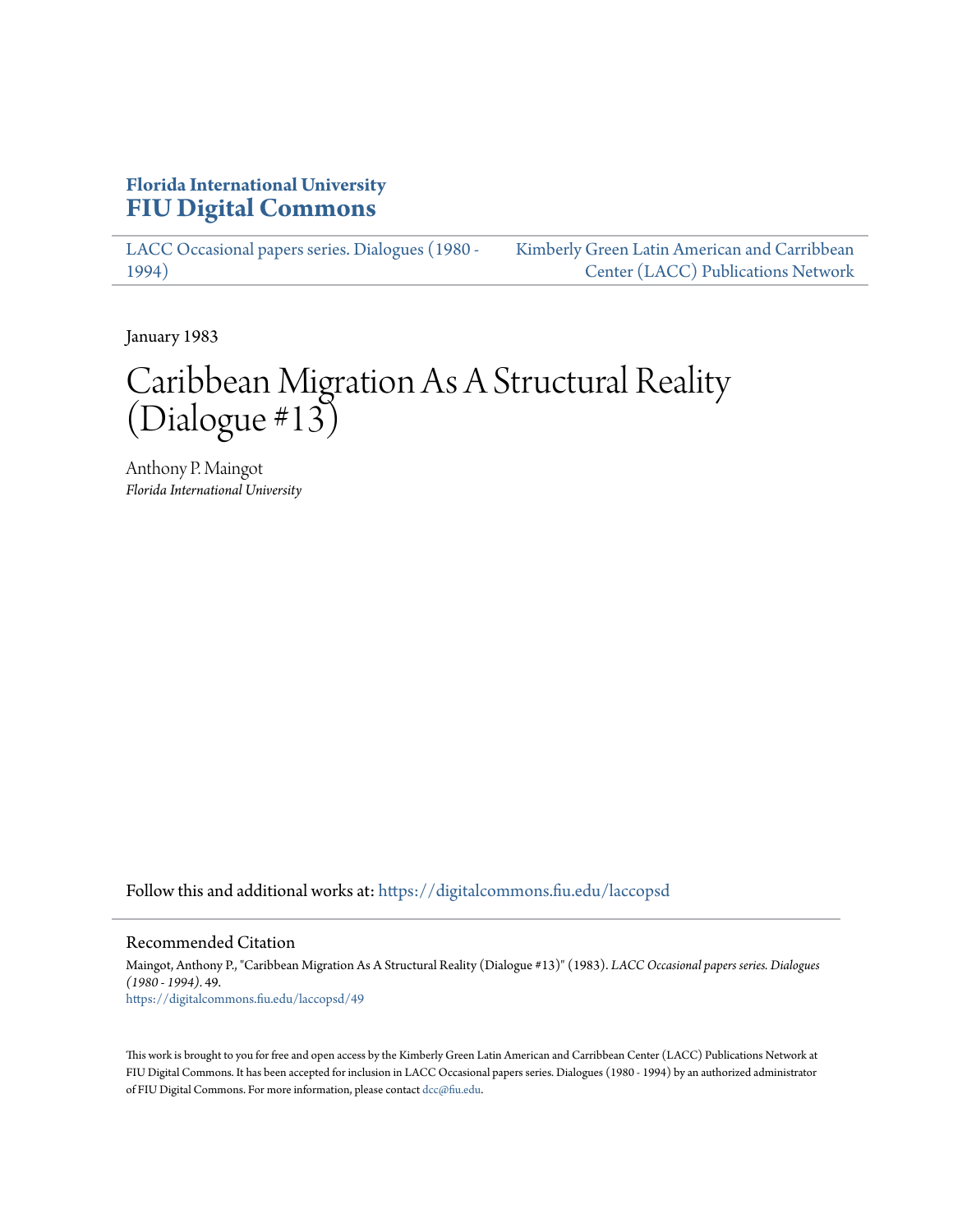# **CARIBBEAN** MIGRATION

 $\frac{d^2\phi}{dt^2}$  .

ЗX,

**AS A STRUCTURAL** REALITY

Dialogues **# 13**

January **1983**

**By:** Anthony P. Maingot

iy.<br>Nas

系。

-7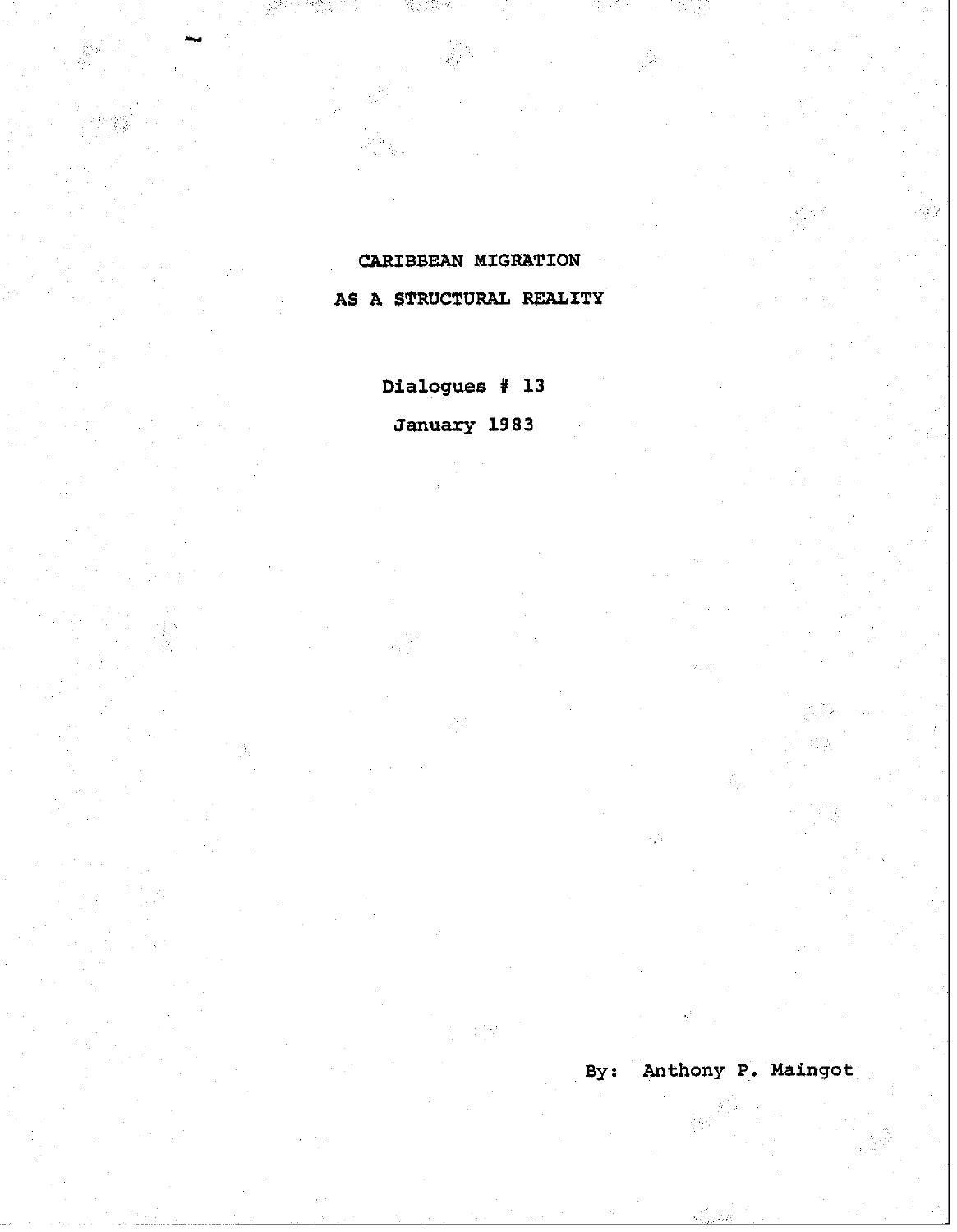# PREFACE

The US Congress' inability to enact recent legislation vitally affecting the Caribbean suggests the continuing divergence of views regarding this region which is so important to US interests. In this Occasional Papers Series Dialogues, Dr. Anthony Maingot, Professor of Sociology at Florida International University and Associate Editor of Caribbean Review, examines the structural realities of Caribbean migration and the likely impact of the much discussed Caribbean Basin Initiative on migration flows throughout the Caribbean and the US.

This paper is a revised version which was earlier presented to the Conference on Caribbean Migration sponsored by Georgetown University and Greater Miami United at Miami, Florida on December 8, 1982. It alludes to the need for a Caribbean wide meeting on migration which might begin to harmonize immigration and emigration laws. In fact, such a gathering is long overdue. It could serve to establish a region-wide agenda of migration issues, complementary to and eventually replacing the fitful and unsatisfactory US initiatives on the issue.

> Mark B. Rosenberg Director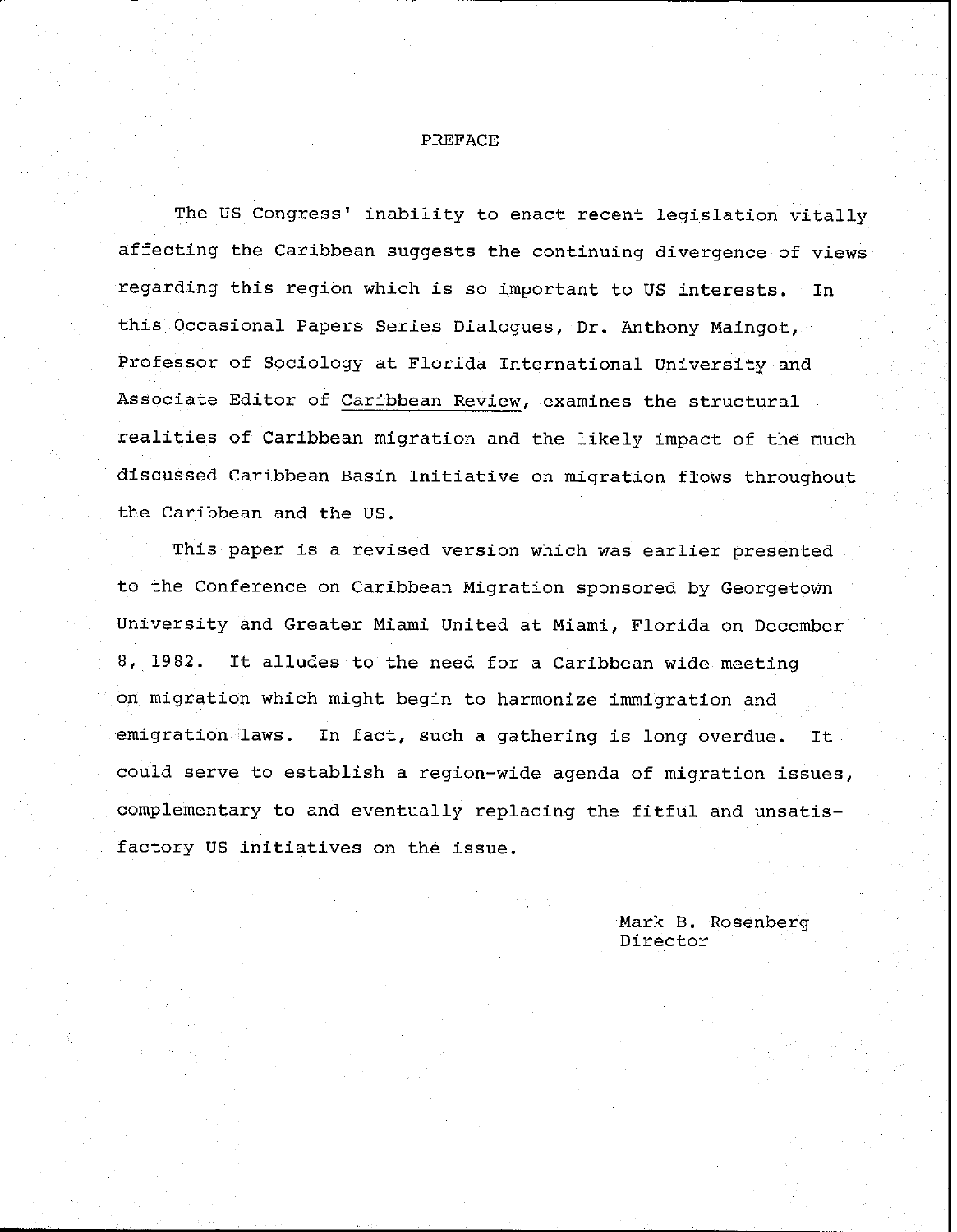$\mathcal{L}_{\text{max}}$  and  $\mathcal{L}_{\text{max}}$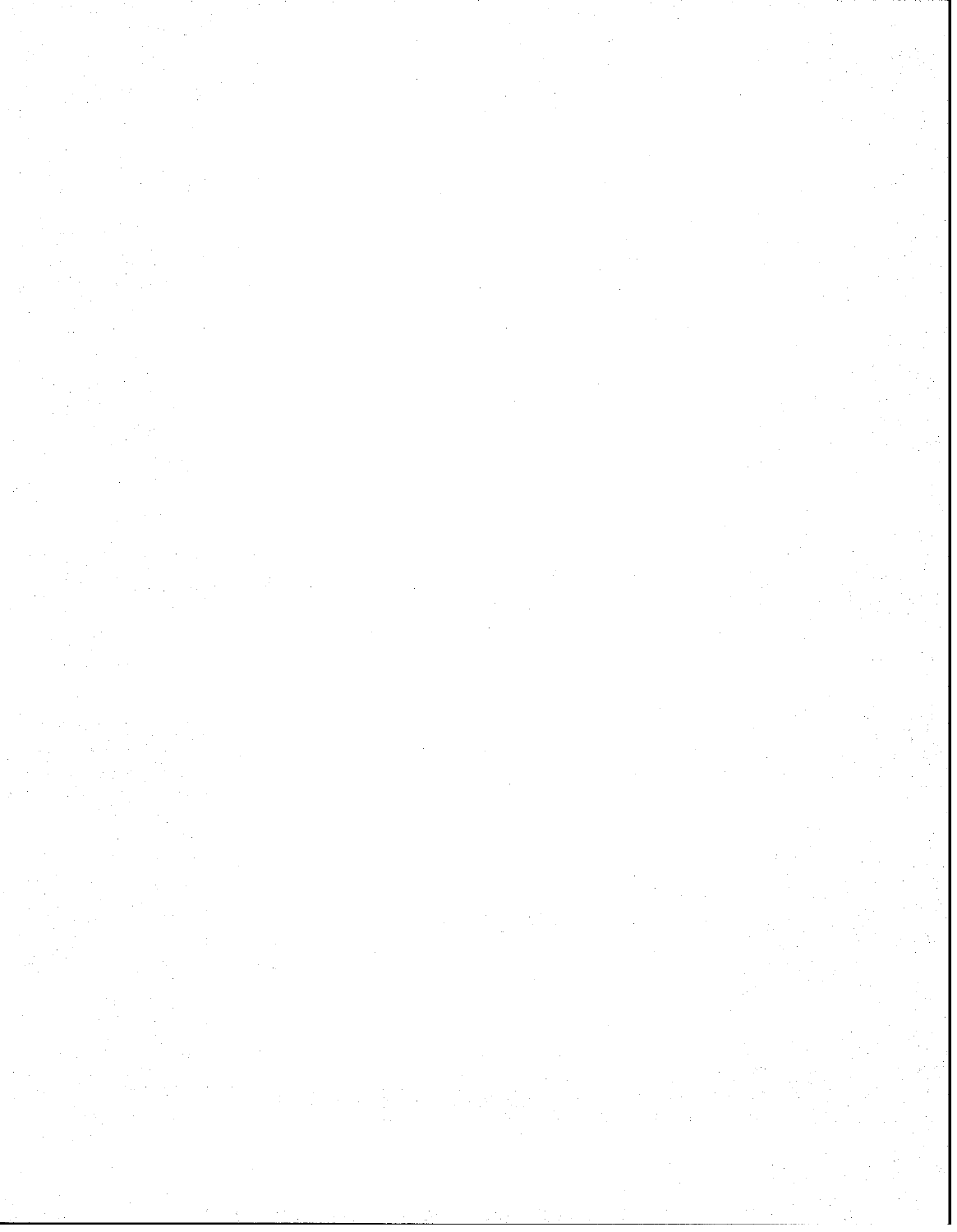# "CARIBBEAN MIGRATION **AS A** STRUCTURAL REALITY"

By

Anthony P. Maingot Professor of Sociology Florida International University Miami, Florida

Revised Version of Paper Presented to the Conference on Caribbean Migration Sponsored by Georgetown University and Greater Miami United Miami, Florida December 8, 1982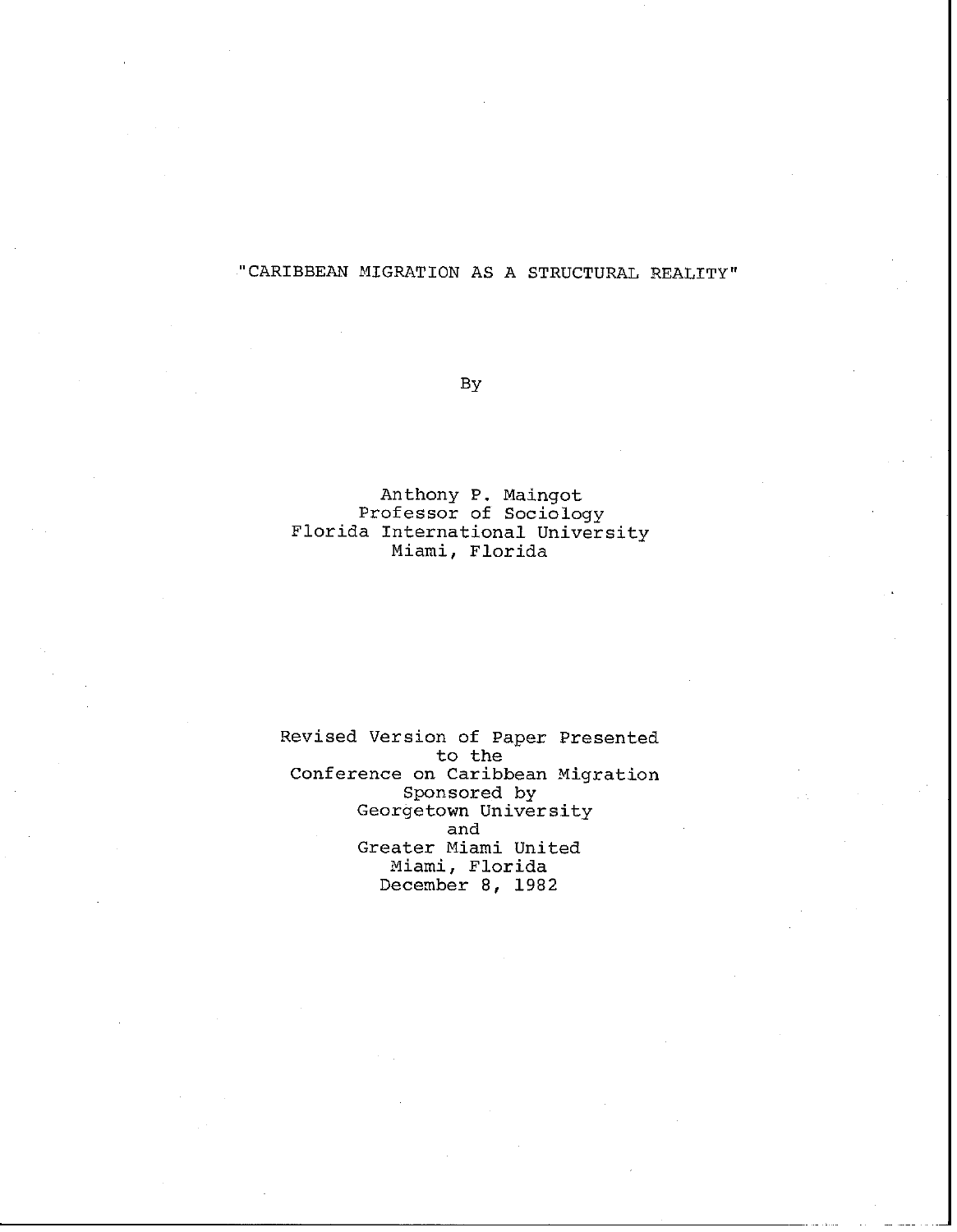$\frac{1}{2} \frac{1}{2} \frac{1}{2}$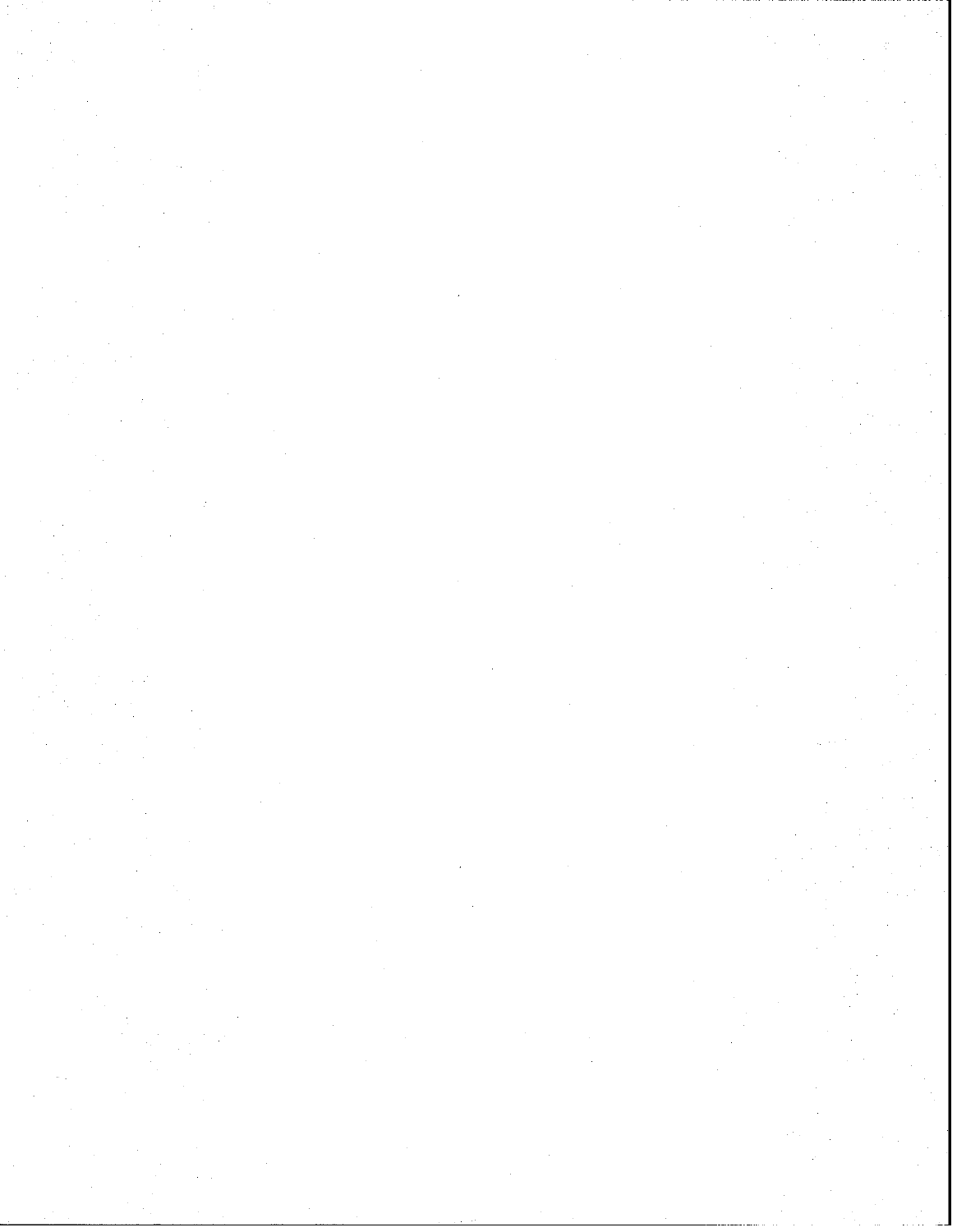### I. INTRODUCTION

On December 7, 1982 the President of the Dominican Republic, Salvador Jorge Blanco, cautioned a meeting of U.S. and Caribbean Statesmen that the "massive" migration out of the Caribbean had become a "torrent". "The problem the United States faces," he warned, "is how to decrease their internal protectionist policies, so that instead of having more legal or illegal Caribbean emigrants, they should receive more regionally produced goods." President Jorge noted the incongruity that the costs incurred by the U.S. in 1980 to lodge and keep illegal Caribbean migrants was twice the U.S. bilateral assistance to the Dominican Republic that year.  $(1)$ 

The Dominican President was not the only one to make a case for increased aid as a means of slowing down migration, legal and illegal; it is in fact also one of the arguments undergirding the Reagan Administration's Caribbean Basin Initiative.

While there can be no arguments against increased assistance to the Dominican Republic and the Caribbean and even more urgently to the removal of barriers to Caribbean exports, there is little basis to the assumption that doing this will stop migration, in the Caribbean or elsewhere. The problem is simply too staggering. It is calculated for instance that the Third World will have to create some 600 million new jobs over the next twenty years in order to absorb the young adults entering the labor force.

(1) Speech to Sixth Annual Conference on the Caribbean. Miami, Florida, December 7, 1982.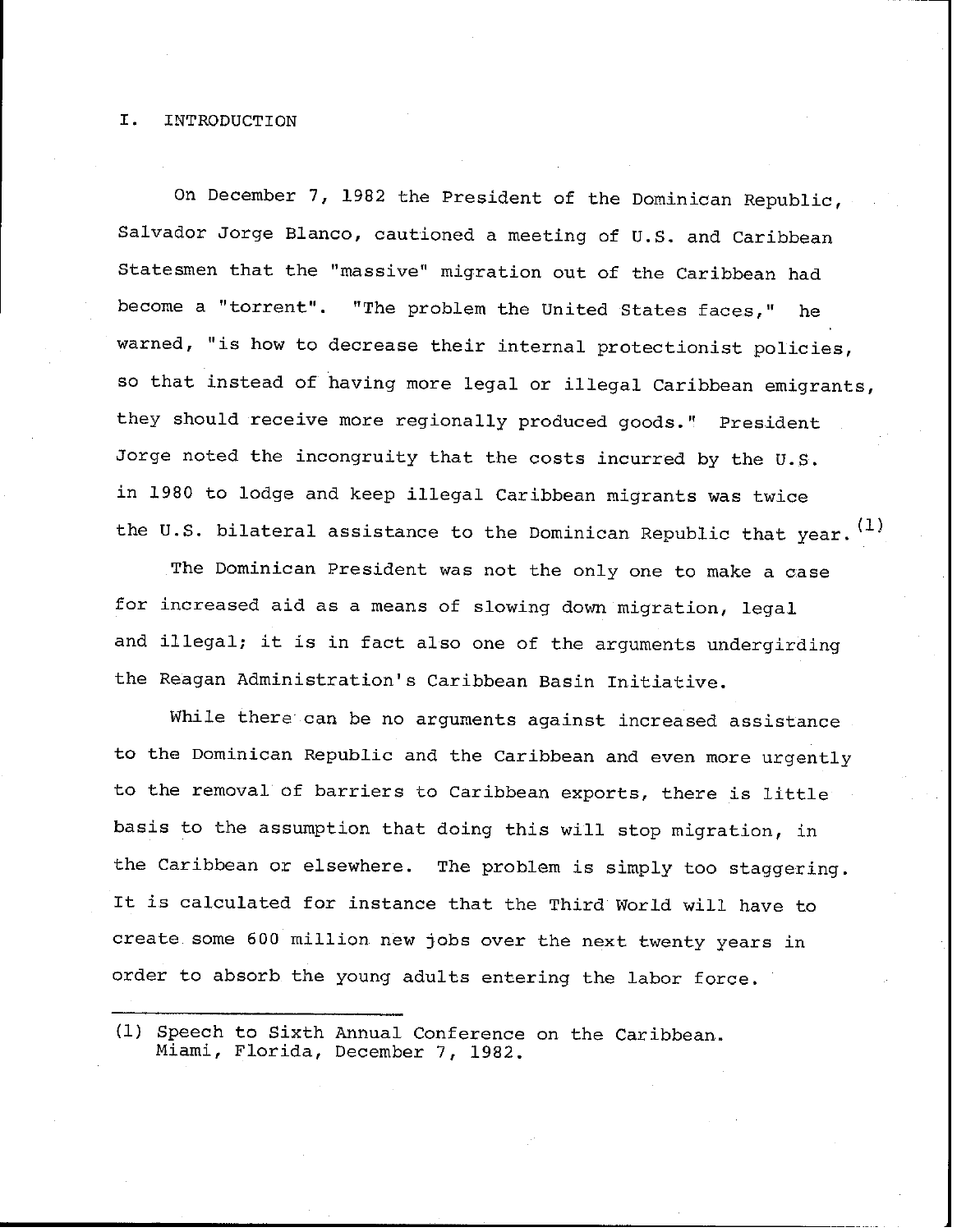These young adults will represent some 40% of these Third World populations.  $(1)$  The case of Mexico illustrates the trend: with not quite 1/3 the population of the U.S., it adds in absolute numbers 2/3 more people to its population every year. Mexico will need a 6.5% growth rate per year plus a yearly outmigration of 250,000 just to keep up with the 3.5% growth in the workforce.  $(2)$ One need not belabor the point that the recent crisis in the Mexican economy leaves no one sanguine about such achievements. Similarly, the present political turmoil in Central America is which/in so many respects a consequence of the structural economic crisis, will surely increase pressures for migration to the U.S. With some 400,000 to 500,000 Salvadoreneans already in the U.S., American authorities are presently deporting over 1,000 of them per month. With unemployment rates which vary between 20% in Costa Rica to 50% in Honduras, these economies appear incapable jobs<br>of creating enough/for these unemployed plus the 7 million new workers who will enter the market by the year 2000. As the Environmental Fund put it, in Central America "the potential migrants to the U.S. through the rest of this century are already born." $(3)$  But population pressures are not the only reasons for a desire to migrate. This fact is illustrated by the case of Cuba, the only Caribbean Basin society presently experiencing a downward

- (1) Citedly Richard E. Benedick, Coordinator of Population Affairs, U.S.S.D. before "Houston Media" Roundtable, 10/23/81.
- (2) William P. Butz et. al., Demographic Challenges in America's Future, (Santa Monica, Calif., Rand, May 1982) p. 24.
- (3) T.E.F. Data, September 1982, p. 2.

-2-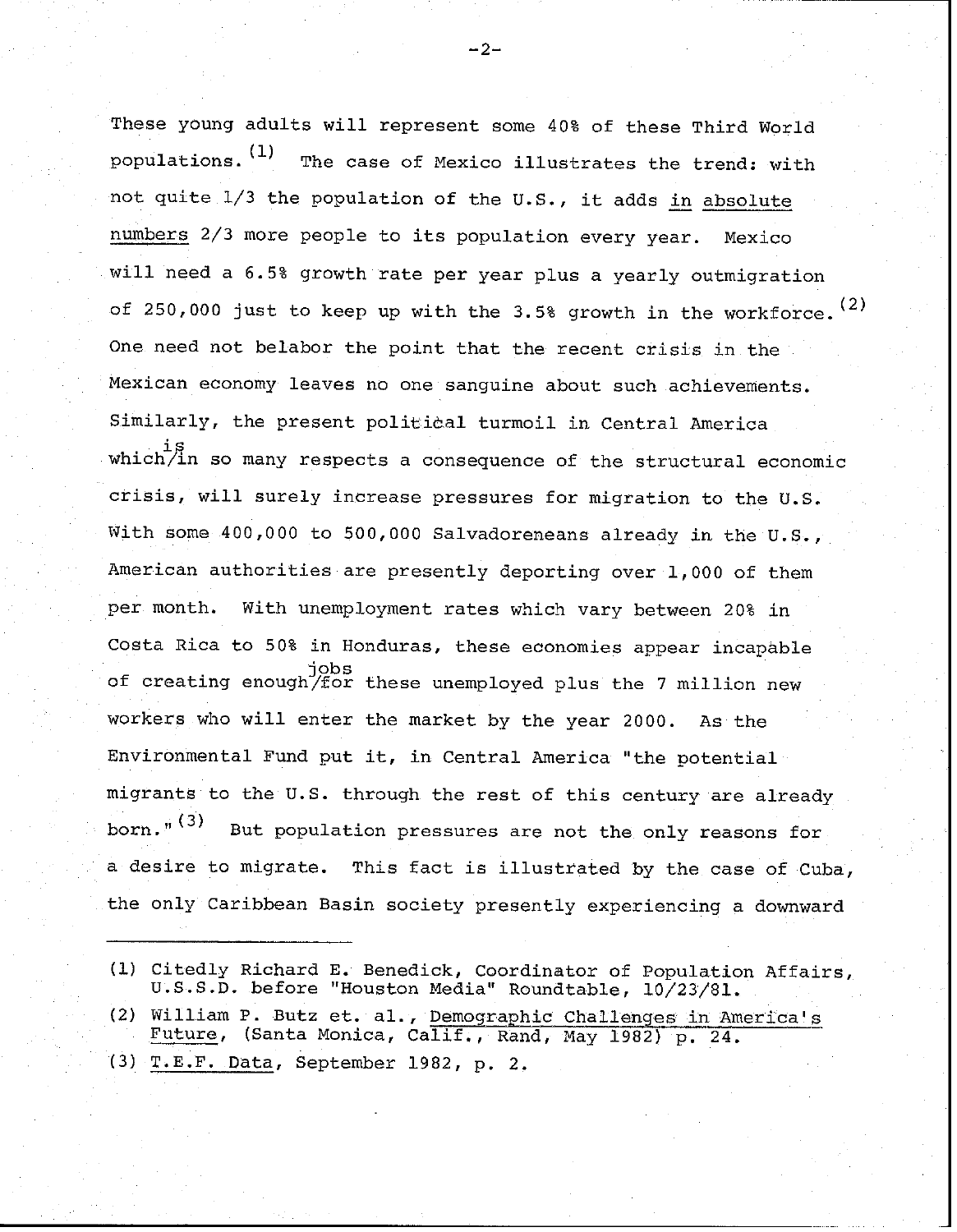trend in fertility. It is evident that the factors causing that downward trend are the same ones which tend to "push" outmigration: the poor performance of the economy and the disappointment of expectations.  $(1)$ 

These are only some of the more global or macrosociological facts, which make it appear that the expectation that a foreign assistance package such as the CBI will bring about radical shifts in pressures to migrate is misplaced. There are other reasons for scepticism.

It is the theme of this presentation that the demographic and economic conditions in the Caribbean region combine with a set of social and historical factors to create a situation of migration best called "structural" as distinct from time or event-fixed. The direction of the flow might shift occasionally, the magnitude might vary but the pressures are constant and the movement will be constant until such pressures subside. Because it is driven by both material forces (geography, demography and economics) and because it is now an integral part of Caribbean consciousness, high rates of migration will most probably continue into the near future.  $(2)$ 

Given this reality plus the apparent inability of the U.S.

- (1) Cf. Sergio Diaz-Briquets and Lizandro Perez, "Socio-Economic Factors in Cuba's Fertility Decline", in Population and Development Review, Vol. 8 (September 1982), Pp. 513-37.
- (2) Cf. Mary M. Kritz' discussion of the "complex and intricate and Silvano M. Tomasini (ed.), Global Trends in Migration (N.Y. Center for Migration Studies, 1981), Pp. 208-233.

 $-3-$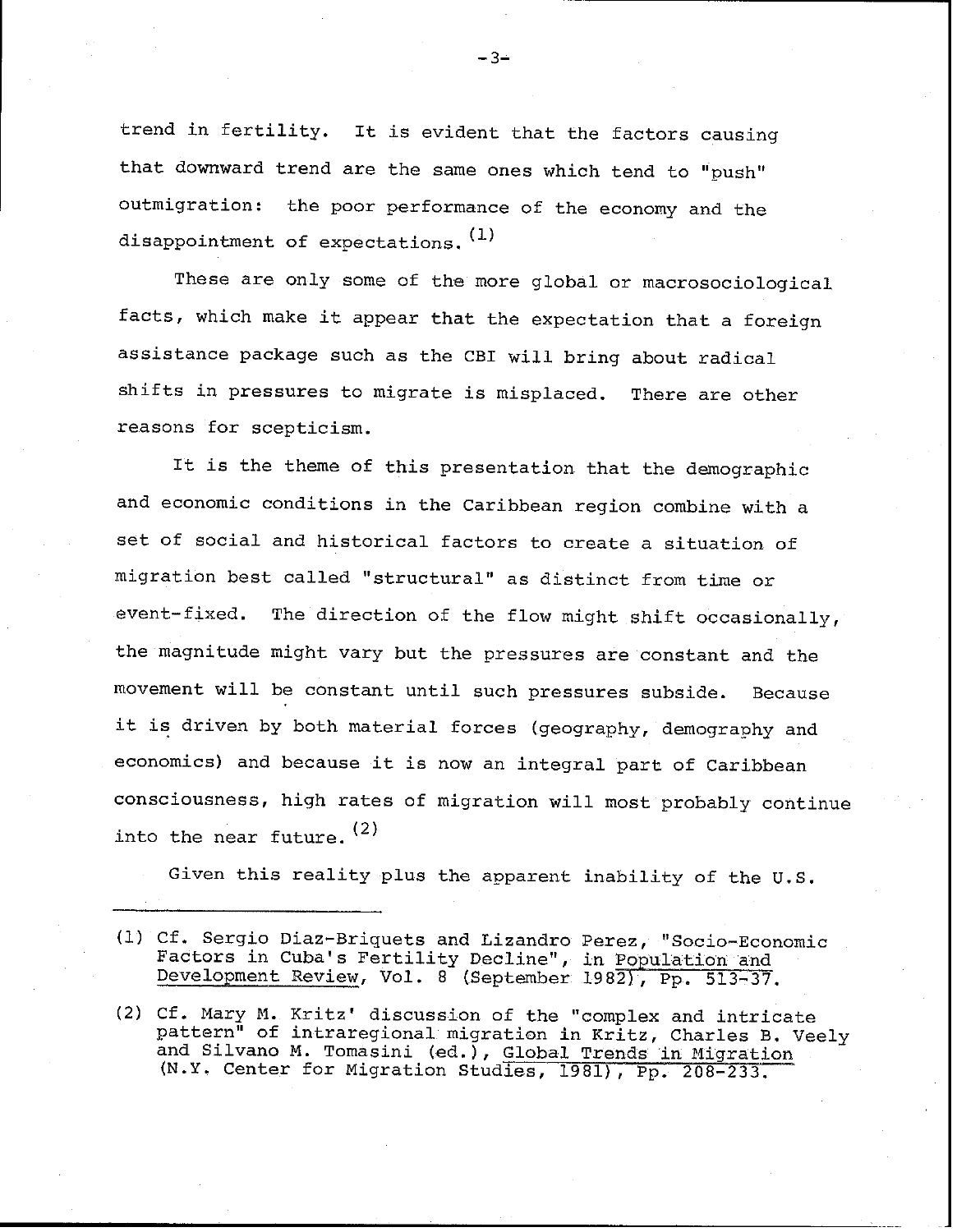to implement existing immigration legislation or enact new ones, (1) it seems reasonable to look at the factors which led to this condition of structural migration. The analysis here is limited to legal migration which gives us more accurate figures as well as a window onto official policy. It is fair to assume, however, that where the pressures for legal migration are great so are the pressures for illegal movements.

### II. CARIBBEAN MIGRATION: FIVE STRUCTURAL FEATURES

It is calculated that during the late 1970's and early 1980's some 80% of all immigrants to the U.S. came from Latin America and Asia. Proportionally, however, the nations of the Caribbean Basin provided the largest share. Korea, with 41 million people sent 29,248 immigrants to the U.S. in 1979; the nations of the Caribbean (excluding Mexico, Cuba, Venezuela, and Colombia) represent 39 million people but sent 92,000 legal immigrants to the U.S. that same year. Korea sent 711 per million and the average for Europe was 125 per million while for the Caribbean it was 1150 per million.

Further, in the Caribbean it is the island state which has been sending the highest number of immigrants to the U.S., to wit:

-4-

<sup>(1)</sup> The theme of this essay is premised on the assumption that the U.S. will remain a pluralist, civilian democracy in which the militarization of the borders or the curtailment of due process would be unthinkable.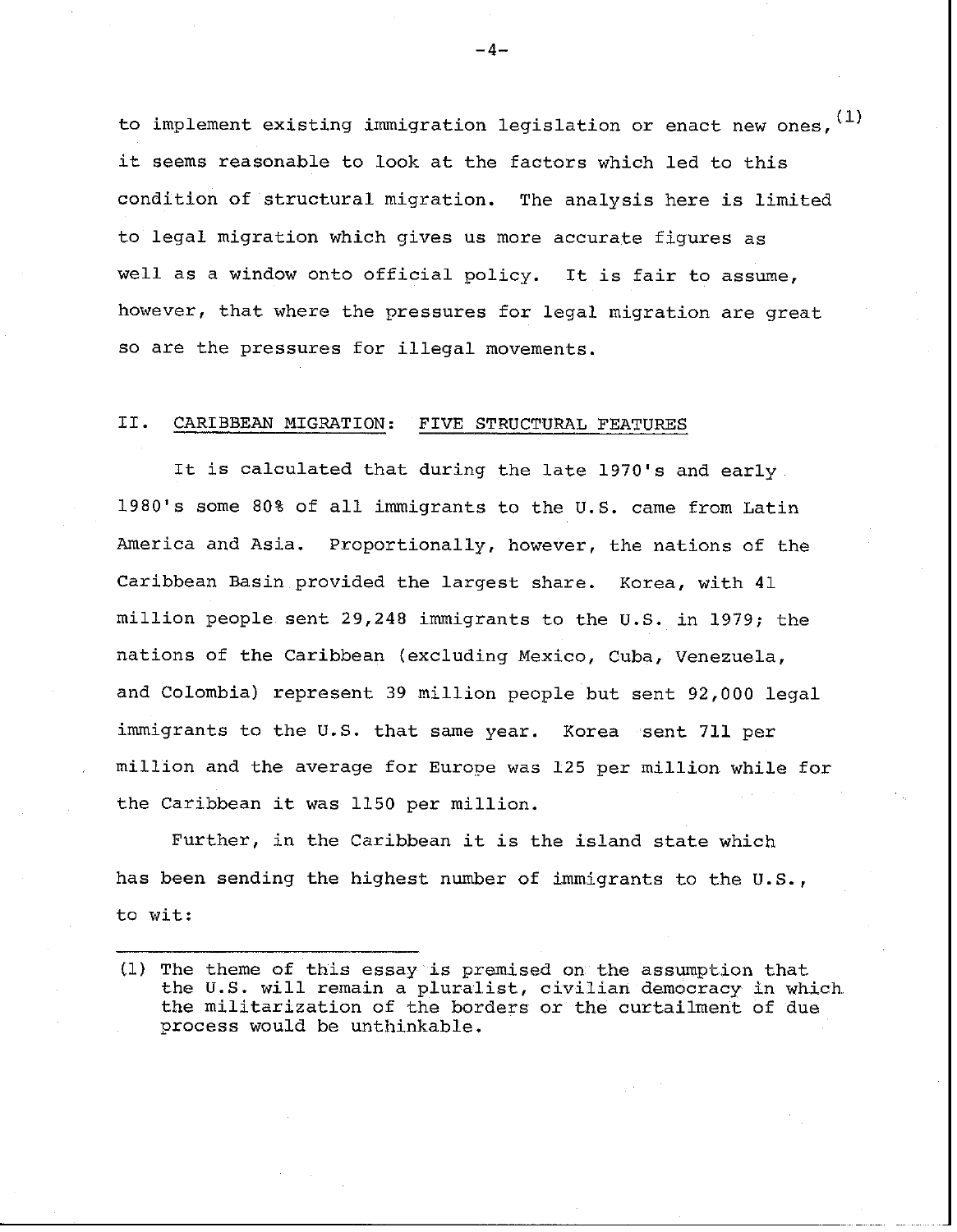| Country               | Population  | Immigrants | #Per Mil. Pop.   |
|-----------------------|-------------|------------|------------------|
| Barbados              | .3 million  | 2,461      | $8,203/m$ illion |
| Dominican<br>Republic | 5.7 million | 17,519     | 3,078/million    |
| Haiti                 | 6.1 million | 6,433      | 1,054/millicon   |
| Jamaica               | 2.2 million | 19,714     | 8,960/million    |
| Trinidad/<br>Tobago   | million     | 5,225      | $4,750/m$ illion |

While the European share of total immigrants went from 59% in 1951-60 to 19% in 1971-80, the West Indian share climbed from 5% to 18%. The Haitian share went up from 0.7% in 1957-61 to 3.6% in 1967-71 and 3% in 1972-76.

Clearly and evidently, the more viscious aspects of the racial bias which characterized so much of U.S. immigration policy up to 1965, have abated visibly while other less desirable legacies also appear to be in fast retreat today.

It is good to remember, however, that despite this past racial bias and despite the fact that the numbers of Caribbean people arriving now are greater, the movement has a long history. It takes time for any such movement to assume the structural features which Caribbean migration has today. We can identify five important dimensions to that structural reality which are best characterised as giving shape to a "pull" syndrome.

1. The self-contained geographical space which is the Caribbean. No major mountain barriers nor unmanageable bodies of water separate potential migrants from their destinies. Even the Caribbean Sea flows like a river from South to North as does the constant winds which are part of this stream; when and where

**-5-**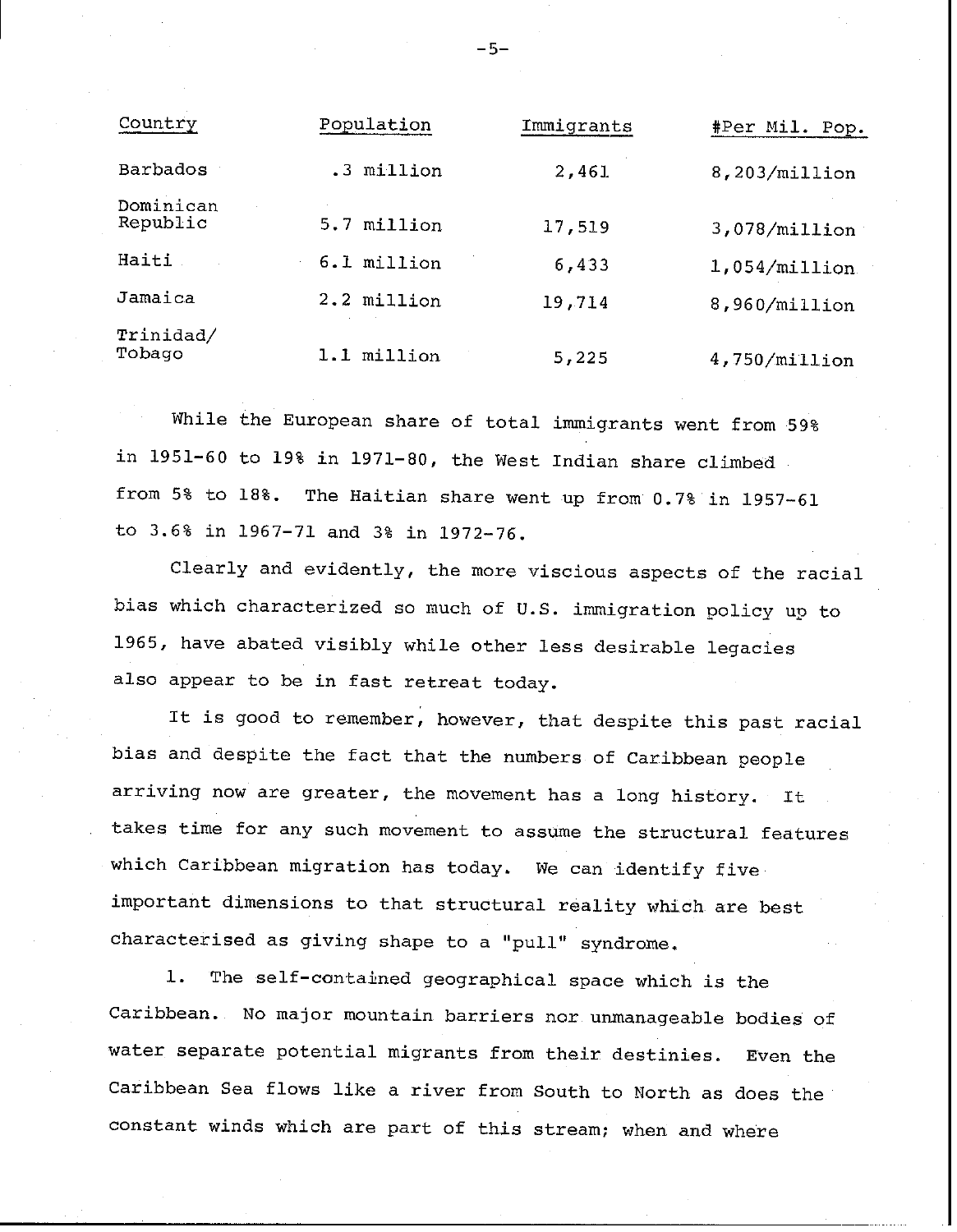Caribbean man could not walk to his destination he rowed or sailed to it. He still does as the truly fantastic trek of the Haitian sailboat from that Island through the Bahamas to Florida demonstrates.

2. The movement to the U.S. tended to be preceded by earlier moves, very often to sites of U.S. financed or managed job opportunities. For instance, the building of the Panama Canal drew large numbers of West Indians to that site. Just from Barbados, 20,000 men were recruited, which was 10% of the island population and 40% of all adult males.  $(1)$  But as David McCullough writes, "... for every man who was picked to go to Panama there were five or more others eager for the chance." $(2)$ From Panama they moved to work in banana plantations and build railroads in the rest of Central America. West Indians also worked on U.S. owned plantations in Cuba and the Dominican Republic. <sup>(3)</sup> Today these English-speaking Central Americans are moving to the U.S.

This historical experience of West Indians with migration and with U.S. capital and business abroad created two additional characteristics critical to a "structural" condition of migration:

- (2) The Path Between the Seas (New York; Simon and Schuster, 1977), p. 475.
- (3) Jose'del Castillo found that British West Indians were second only to Haitians in the Dominican sugar estates in the 1920's (La inmigracidn de braceros... 1900-1930. Santo Domingo: Cuadernos del ENDIA, No. 7).

**-6-**

<sup>(1)</sup> By the 1970's Barbados' Crude Emigration Rate (emigration as a percent of native born inhabitants to just the U.S.A. and Canada continued to be 10.5% despite a zero population growth rate.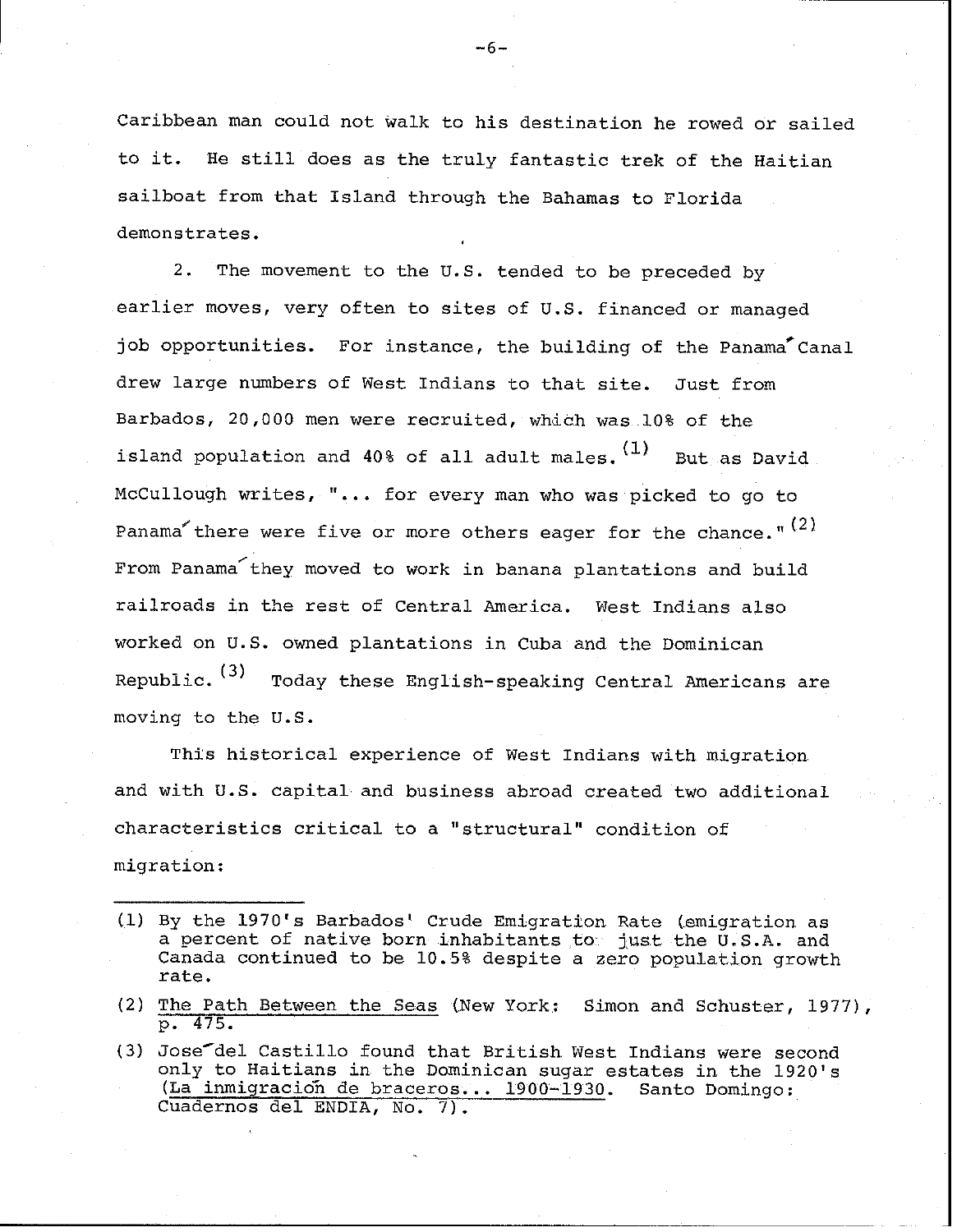(a) An attitude that migrating was the best avenue for success and that exercising such an option was a "right". There was group approval for individual decisions to migrate and group expectations about remittances and future sponsorships of others.

(b) The necessary social-cultural enclaves, those social networks which attracted others and facilitated their entry and success were built either directly in the U.S. or in the intermediate, U.S.-controlled areas in the Caribbean. As important as these "stepping stones" migrations to the U.S. were, there was of course a significant direct movement from the West Indies to the U.S. and this, despite the racially-biased immigration system in operation in the 1900-10 period. During that decade 30,000 arrived; in 1910-20, some 60,000; and during the 1920's some 40,000. By 1930 West Indian blacks were about 1% of the U.S. black population and about 25% of the population of Harlem.

The presence of such a "critical mass" was both cause and effect of the third feature of Caribbean migration.

3. The successful assimilation of Caribbean man. Thomas Sowell notes that as early as 1901, West Indians owned 20% of the Black businesses in Manhattan, were represented beyond their numbers in the professions, while second generation West Indians have higher incomes than U.S. blacks and whites and have below average unemployment rates. They also have lower rates of fertility and crime than either black or white Americans. Sowell's explaination that "West Indians were much more frugal,

-7-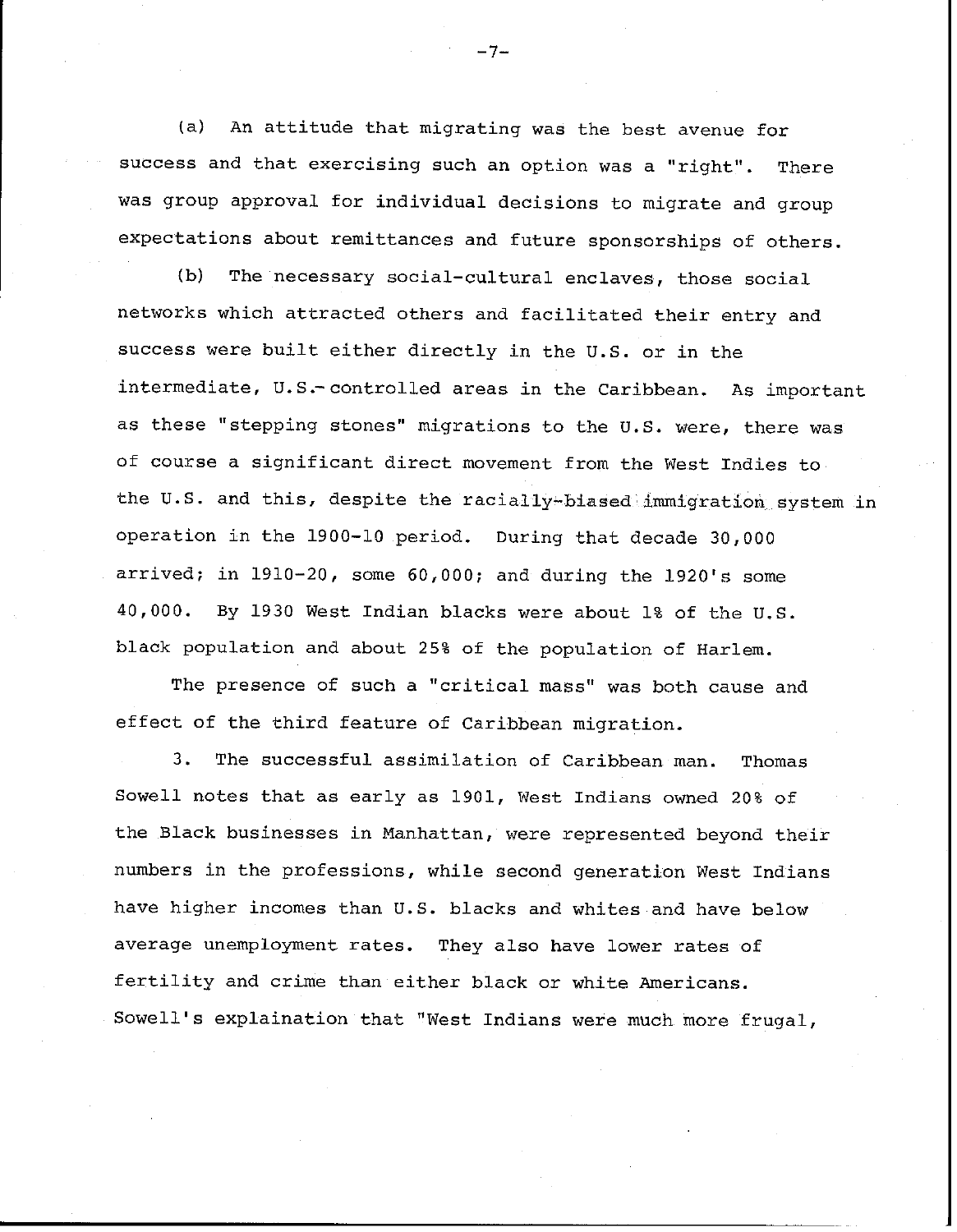hard-working and entrepreneurial", and that, "their children worked harder and out-performed native black children in school." $(1)$ describes many other immigrant groups.

They certainly also illustrate the success of more recent Caribbean migrants: Cubans and Haitians. These success stories, then act as powerful incentives to their countryman to move to the U.S.A. also.

4. A final structural characteristic of Caribbean movements has to do with the continuing role in international relations of ethnicity both in official policy as well as in what is today known as transnational forces, i.e., forces which operate independent from official or governmental actions.

This is one of the most difficult areas to analyze because while we are dealing with attitudes and perceptions as realities on the one hand there can be no doubt that official policy formulation also continues to be important. It is evident for instance that the 1965 changes in immigration law were strongly influenced by the ideas of Lynden Johnson's Great Society which in turn had been influenced by the civil rights movement. American blacks made the linkage between their gains in civil rights with the rights of foreign blacks to equal access to U.S. residence through immigration reform. This tendency to linkage

(1) Ethnic America (New York: Basic Books, 1981), p. 219.

**-8-**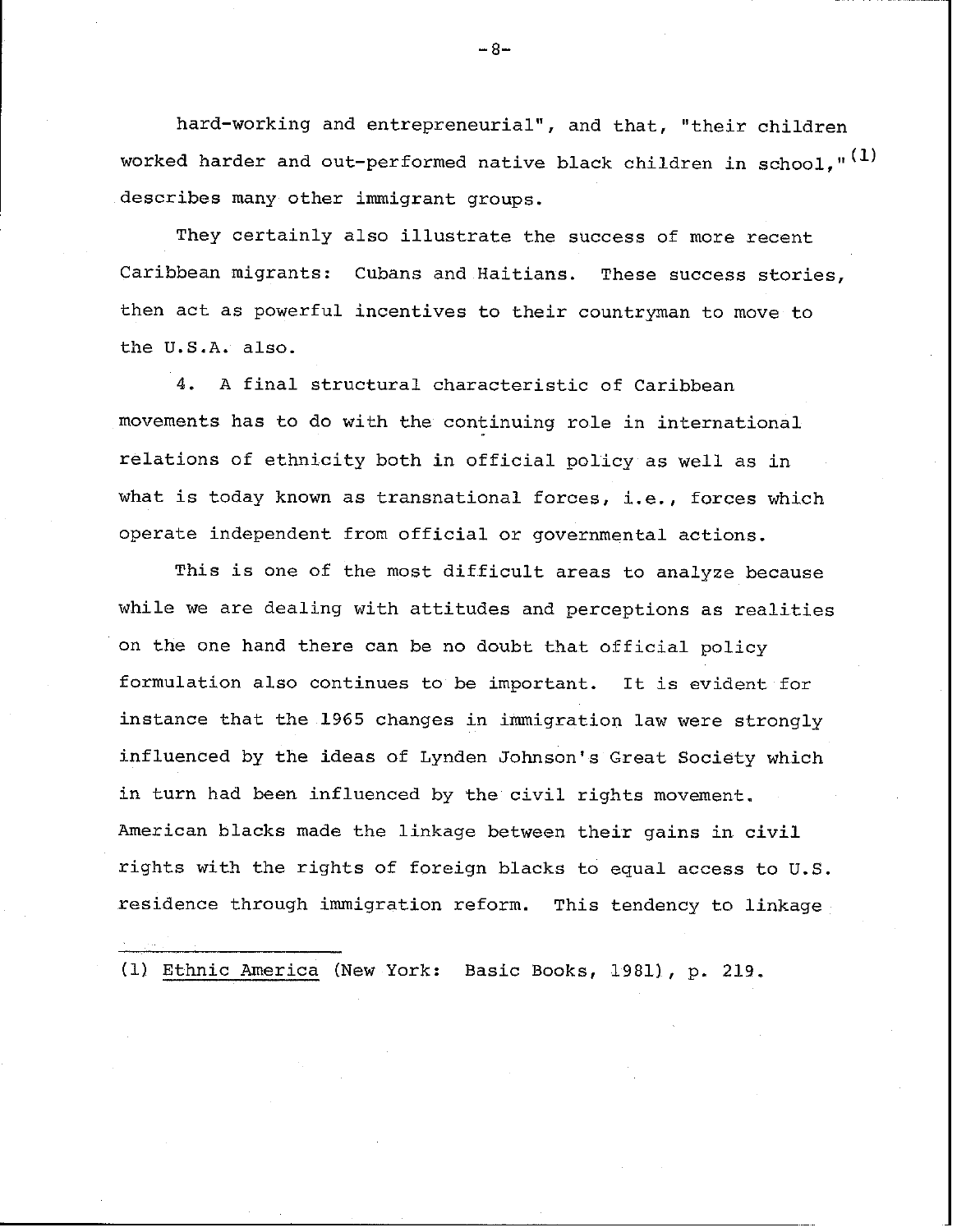continues and has generated renewed awareness of two critical roles played by ethnicity.

(a) The first is in internal U.S. politics. Caribbean migrants (both black and white) have been quick to recognize that while the "immigration problem" is a secular one in this society, the race and ethnic problem is very much also a moral problem. Even before they become citizens they learn the value of ethnic bargaining and have made great strides through the use of the mechanisms created by U.S. laws generally and Civil Rights movement specifically.  $(1)$ 

(b) The second demonstrates the link between foreign policy and immigration policy. Once Fidel Castro decided that Cuba was an "Afro-Latin" nation and began to use race in international politics--the linkages with South Africa and other racially-tense areas logically make U.S. foreign policy towards the Caribbean sensitive to the race issue.

The point is, of course, that as Table No. 1 demonstrates, the Caribbean Basin is predominantly black or mixed. Race and ethnicity will continue to play an important role in international politics and therefore also in U.S. thinking and actions on immigration policy.

**-9-**

<sup>(1)</sup> Cf. Anthony P. Maingot, "Ethnic Bargaining and the Non-Citizen: Haitians and Cubans in Miami", Report to the U.S. Coordinator of Refugee Affairs, Miami, Florida, 1981; also by Maingot on this subject, "Ideology, Politics, and Citizenship in the American Debate on Immigration Policy: Beyond Consensus," in Mary M. Kritz (ed.), U.S. Immigration and Refugee Policy, (Lexington, Mass.: Lexington Books, D.C. Heath & Co., 1982) Pp. 361-379.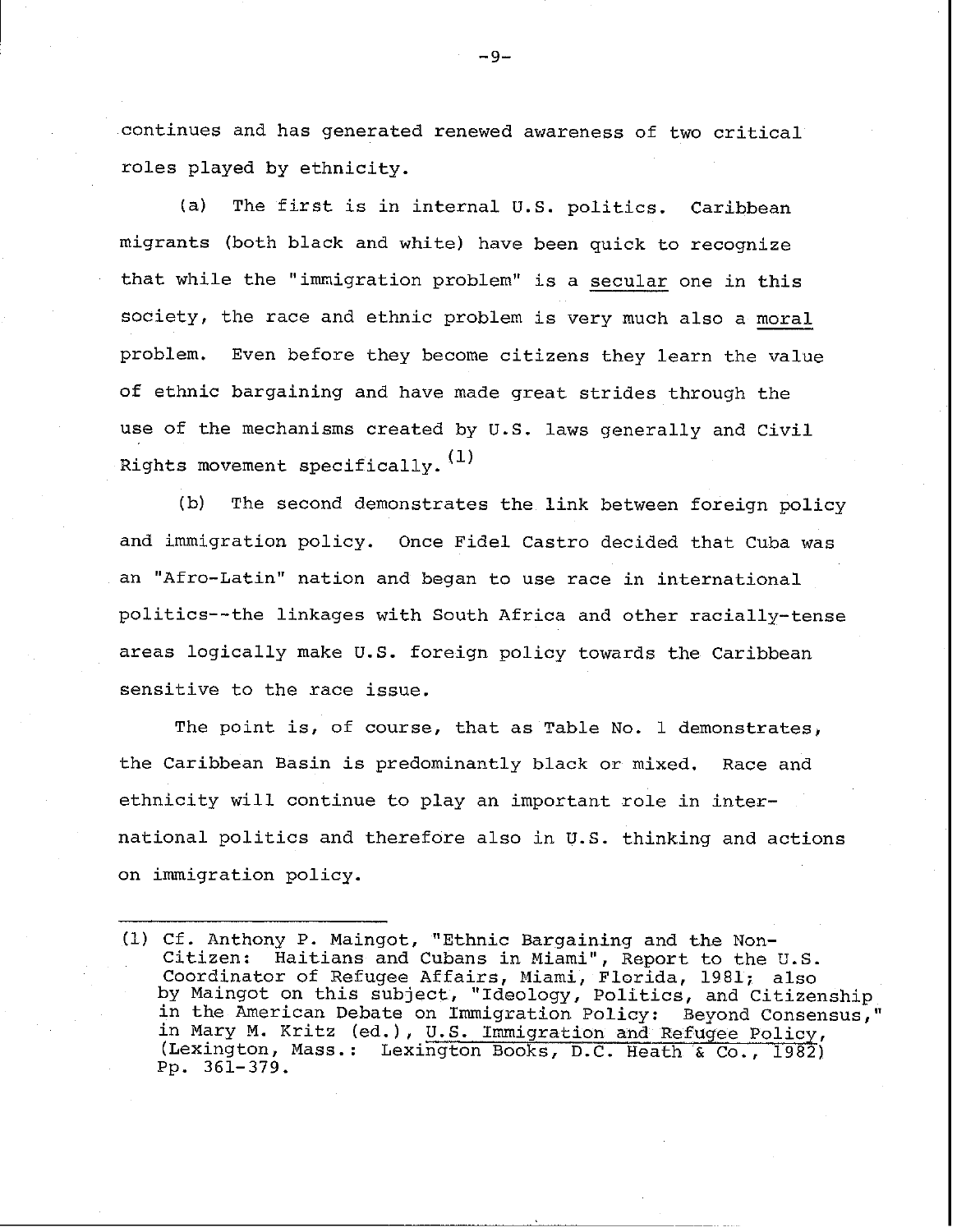# TABLE No. **1**

|                              | Caribbean Islands<br>(total) |          | Greater | <b>Antilles</b> | Leuer | <b>Antilles</b> |      | <b>Bahamas</b> |
|------------------------------|------------------------------|----------|---------|-----------------|-------|-----------------|------|----------------|
|                              | 1000                         | %        | 1000    | %               | 1000  | %               | 1000 | %              |
| <b>Whites</b>                | 7800                         | 39.6     | 7700    | 44.6            | 80    | $3-4$           | 23   | 20             |
| <b>Negroes</b>               | 7800                         | $39 - 6$ | 6000    | $34 - B$        | 1720  | 73.2            | 90   | 80             |
| Mulattoes                    | 3670                         | $18-6$   | 3550    | 20.6            | 120   | 51              |      |                |
| Asian Indians<br>Indians and | 350                          | $1-8$    |         |                 | 350   | 14.9            |      |                |
| Mestizos                     | 80                           | $0 - 4$  |         |                 | 80    | $3 - 4$         |      |                |
| <b>Total</b>                 | 19700                        | $100-0$  | 17250   | 100.0           | 2350  | $100 - 0$       | 113  | 100            |

**The racial structure of the population of the Caribbean islands, 1960\***

\*approximate figures

Source: Helmut Blume, The Caribbean Islands, (London: Longman Group Ltd., 1974).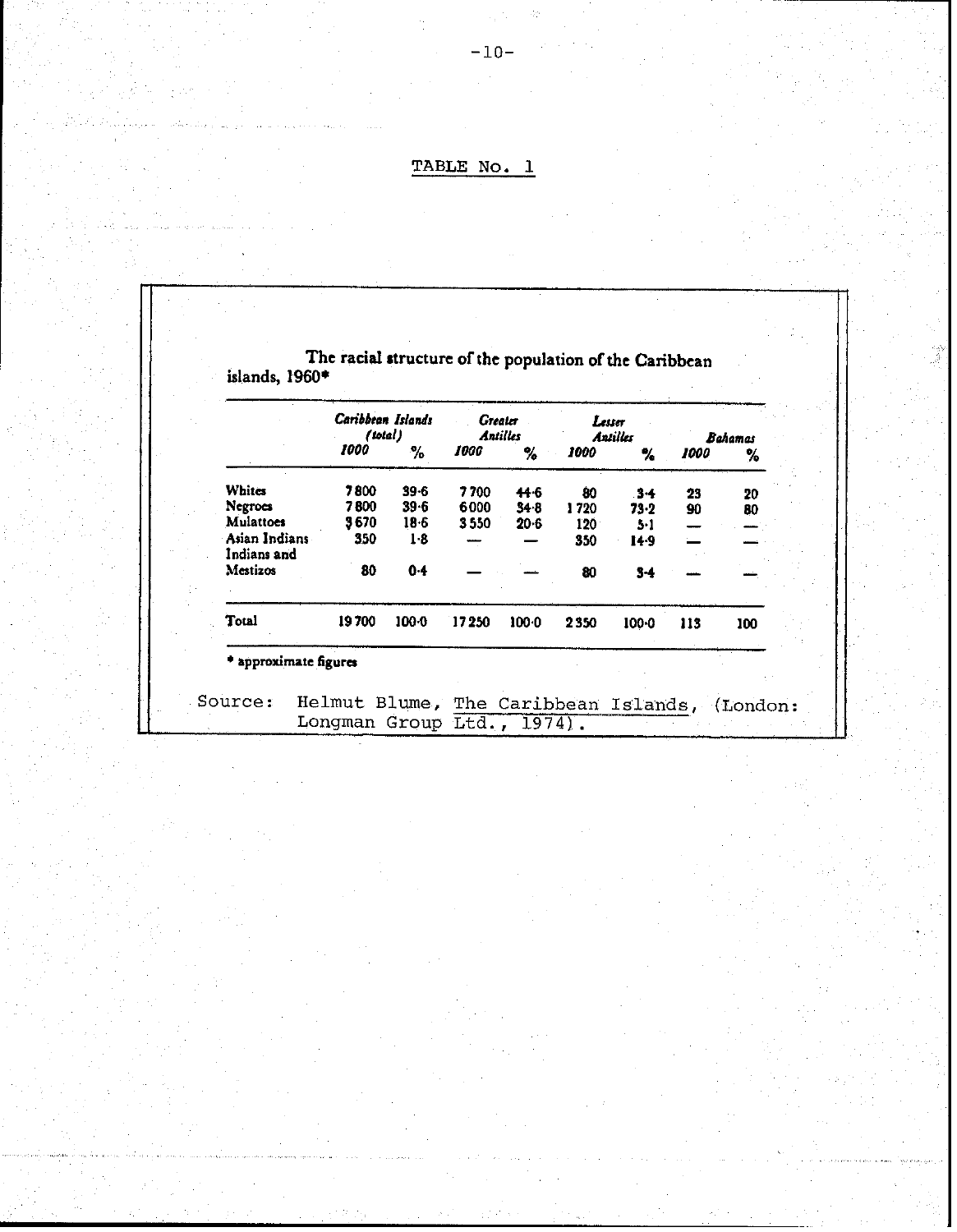5. The fifth and final characteristic is less permanent than the previous four but appears to have become enough of a part of U.S. thinking on immigration to be considered structural. We refer here to the fact that both law and sentiment seem to provide strong and enduring support to the principle of family reunification as one of the centerpieces of immigration law. The Select Commission on Immigration and Refugee Policy appointed by President Carter recommended in 1980 that "the reunification of families continue to play a major and important role in U.S. immigration policy." Similarly the illfated Simpson-Massoli Bill of 1982 retained this principle of family reunification eventhough it established a zero-sum situation between different groups of relatives ("preferences"). Be that as it may, the fact is this principle of family reunification takes on a mathematical dimension when we observe that, as Tables No. 1, A and B demonstrate, the number of Caribbean people already in the legal immigration pipeline is substantial: 438,841 in all seven preference categories. Again, we note the demand from the islands by observing that the Hispanic Caribbean with 32 times more population than the Insular Caribbean has less than 5 times the active visa applicants. By checking the meaning of each preference in Appendix "A" and noting the numbers in Tables No. 1 (A) and (B) you note the significance of second and fifth preferences, indications of the strength of both the immediate and extended Caribbean family systems. These strengths become part of the "structure" through

-11-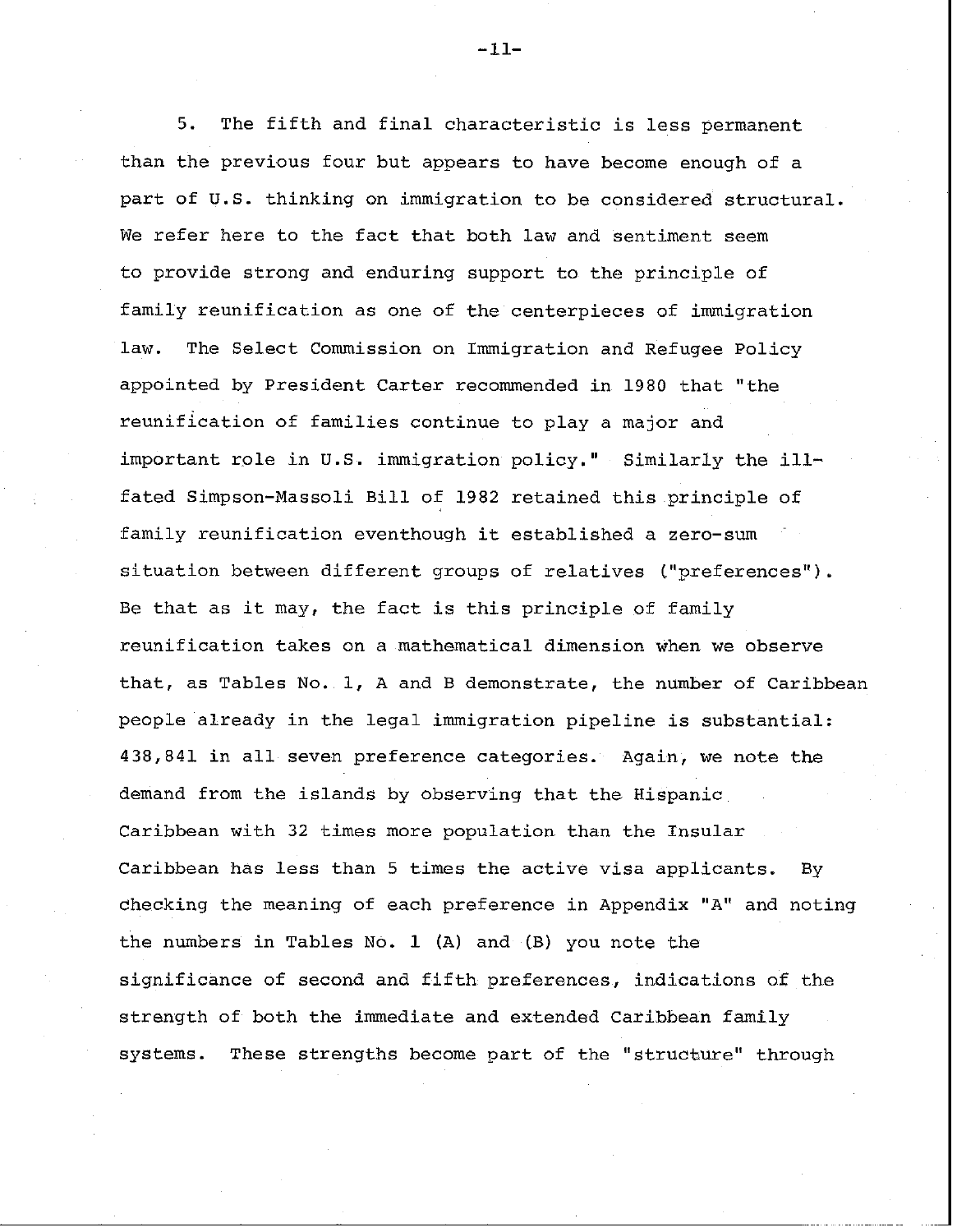its contribution to their networks, their success and their sense of "right" to migrate.  $(1)$ 

These five features, therefore, are parts of a "pull" syndrome: they mutually reinforce each other, gaining strength as they interact over time.

To this point the argument has dealt with only one half of any migration equation: the "pull" of the targetted area of settlement. One has to deal with the central idea behind the CBI intended which was specific to sufficiently improve conditions in the sending countries so as to mitigate the pressure of the "push" factors. As it turns out, however, a set of forces are operating in these sending countries which are structural and not of easy solution.

# THE STRUCTURE OF CARIBBEAN "PUSH" FACTORS

In his fundamentally influential 1950 treatese on economic development in the West Indies, W. Arthur Lewis made the assertion that "the case for rapid industrialization in the West Indies rests chiefly on over-population." Agriculture could not do it: industrialization in manufacturing was the answer but, even this, only partly so;as Lewis understood it: "There are two other principal opportunities, namely the development of the tourist industry, and emigration." $(2)$ 

-12-

<sup>(1)</sup> It is interesting to see the spirited W.I. defence of the H-2 Program in operation since 1942 and which today **ISO** and research some 16,000 British West Indians. It is generally regarded as "legitimately" a West Indian program just as Mexicans regard movement to the U.S.A. as historically legitimate.

<sup>(2) &</sup>quot;The Industrialization of the British West Indies", Caribbean Economic Review, II (May 1950). Sir Arthur Lewis was awarded the Nobel Prize in Economics in 1980.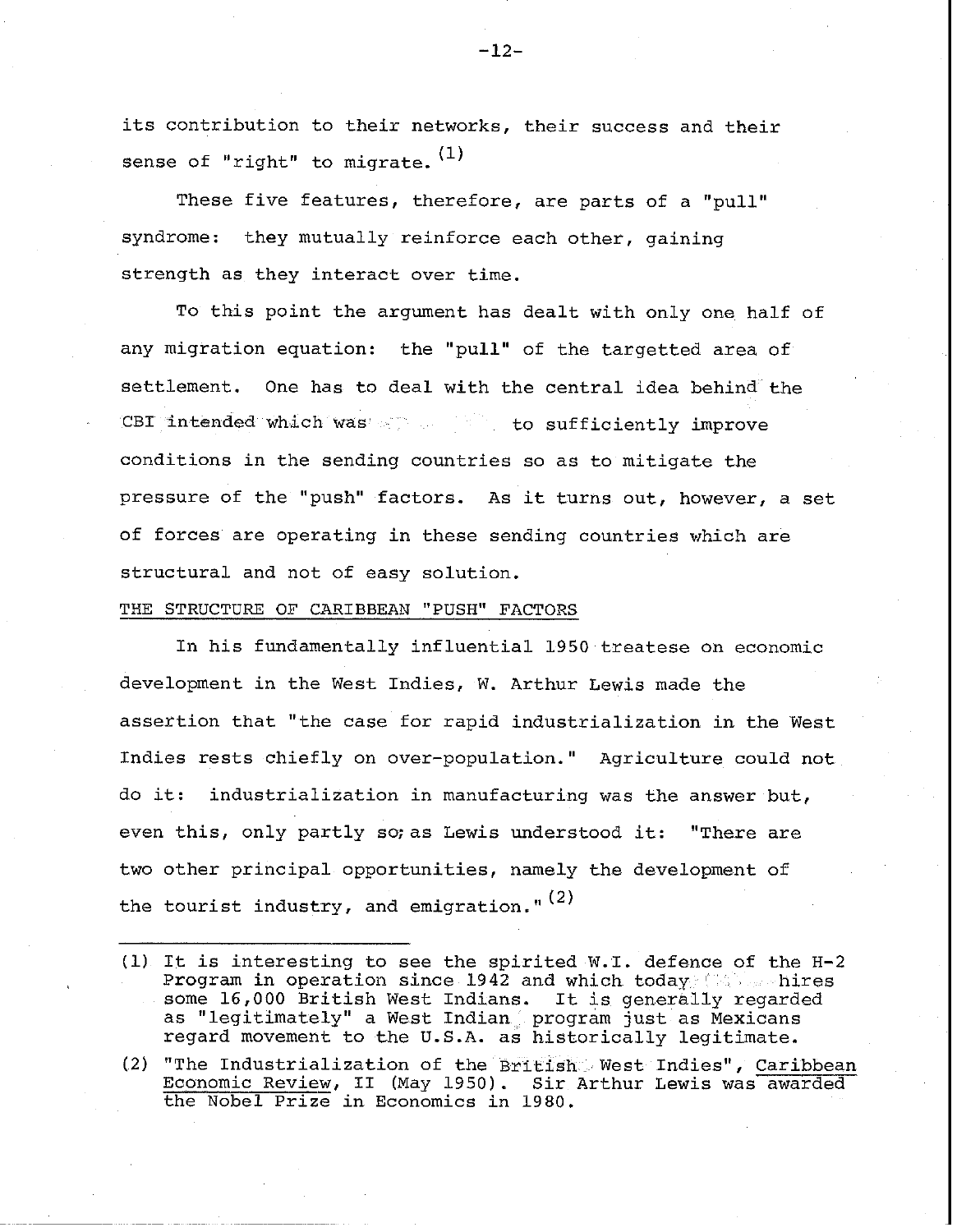Even before Lewis treatese and certainty after it, the assumption of continued and uninterrupted high rates of migration had become an integral part of West Indian thinking and planning on economic development. The Barbados Development Plan, 1979- 1983, for instance, makes projections for population and employment based-on three assumptions: a stable pattern of mortality, a marginal decline in fertility and "a continuation of the level of emigration experienced in the post censal period..." And as Arthur Lewis had theorized three decades so earlier,/the Barbadians also project  $^{\circ}$  that while the level of employment in agriculture would remain static, there was to be some increase in agricultural productivity. The real growth would be in manufacturing, expected to grow by 4.9%, and services (government and tourist), expected to grow by 5%.

The problem is that neither in Barbados -- where fertility rates have been dropping -- nor in the rest of the Caribbean -where they have not  $--$  are things working out the way they were supposed to. Table No. 4 shows that, as Lewis predicted, agriculture has not been able to absorb new labor but that, unlike what he predicted, its productivity has also been dropping.

 $-13-$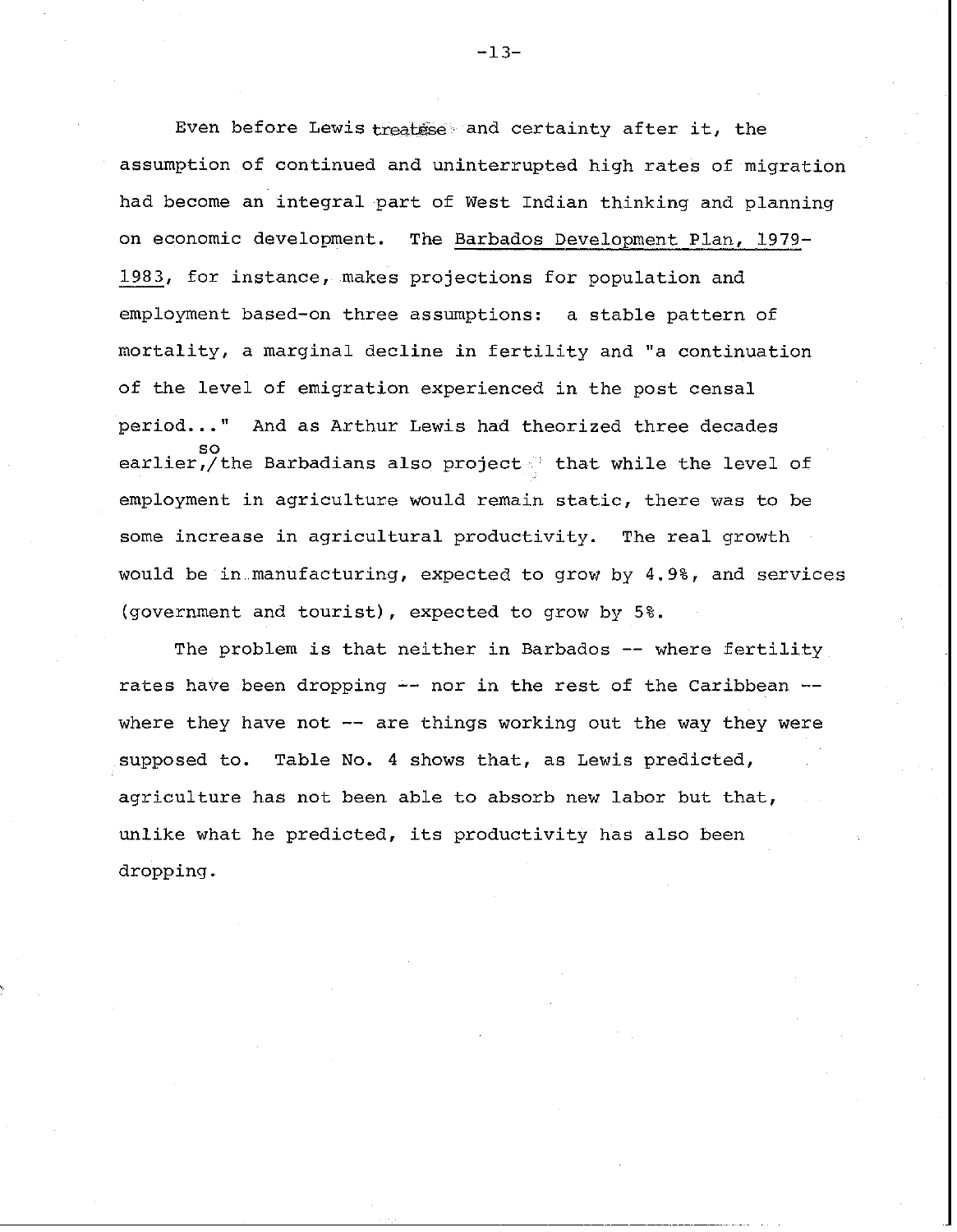| Table No. |  |  |
|-----------|--|--|
|           |  |  |

|                     | 1960              |               | 1970       |               |  |
|---------------------|-------------------|---------------|------------|---------------|--|
| Territory           | <b>Employment</b> | <b>Output</b> | Employment | <b>Output</b> |  |
| <b>Barbados</b>     | 26                | 28            | 16         | 14            |  |
| Guyana<br>Jamaica   | 37<br>39          | 26<br>12      | 29         | 19            |  |
| Trinidad and Tobago | 21                | 12            | 29<br>16   |               |  |
| ECCM                | 46                | 36            | 32         | 22            |  |
|                     |                   |               |            |               |  |

That land hunger or scarcity is not the central problem can be seen from the case of Guyana or indeed Trinidad where the government holds large tracts of "crown lands". The move away from the land results from very complex forces which have yet to be fully analyzed in the region. It is, however, a reality that every country in the Caribbean is today so heavily dependent on food imports that as President Jorge Blanco put it, "It can hardly be imagined what would happen if no food from abroad would reach the Caribbean for only two months."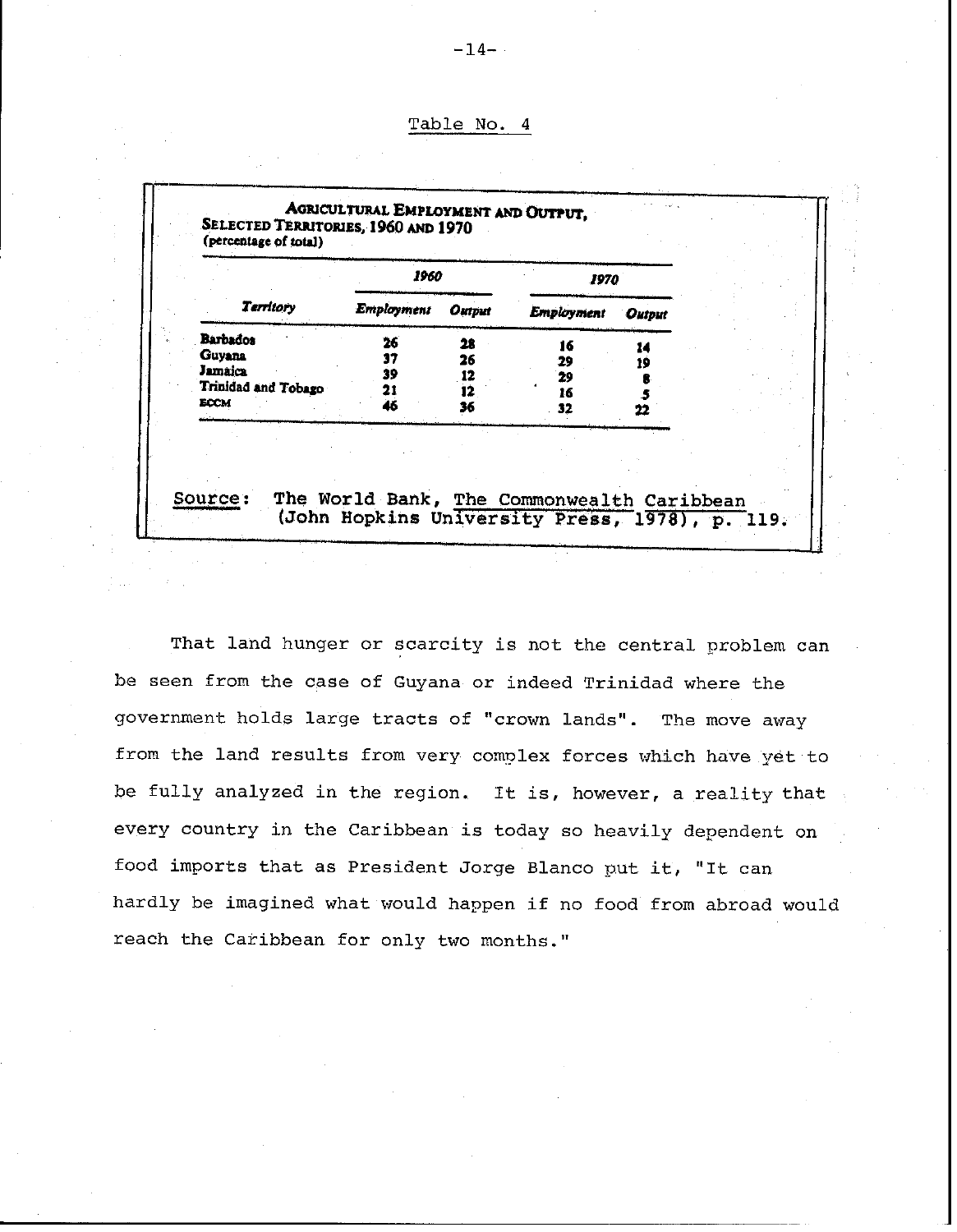But the Caribbean crisis has an even more complex dimension: while natives abandon agriculture to migrate to cities or abroad they are partly subsituted by migrants from less developed areas. These migrants, many of them illegals, work both in subsistence and truck farming as well as in large scale export crop agriculture. Haitians now constitute 90% of the labor in Dominican sugar and 30% of that country's coffee work force. Colombians stream over the border into Venezuela replacing Venezuelans who move to the cities,  $(1)$  Eastern Caribbean "small islanders" in Barbados and to some extent in Trinidad. The experience has been that these same migrants soon become candidates for another migratory step  $-$ - to the U.S. This certainly has been the case with the Haitians who moved to the Bahamas<sup>(2)</sup> and the Leeward Islanders who move to the U.S. Virgin Islands. This last case provides an especially vivid picture of the dimensions of the population movements in the area: in 1970 it was calculated that 37.9% of the population of the U.S.V.I. had moved to the U.S. mainland and Canada while the percentage of foreign born residents in those islands was  $34.1$ . The U.S.V.I. has become a "transhipment" station, and so have other islands.

It is good to remember, thus, that while the U.S.A. remains the first choice of Caribbean migrants it is not the only one.

 $-15-$ 

<sup>(1)</sup> On this score see the excellent work of S. Sassen-Koob, "Economic Growth and Immigration in Venezuela", in M. M. Kritz and D.T. Gurak (eds.), International Migration Patterns in Latin America, International Migration Review (Fall 1979), Pp. 455-474.

<sup>(2)</sup> Cf. Dawn Marshall, The Haitian Problem: Illegal Migration to the Bahamas (Mona, Jamaica: ISER, 1978).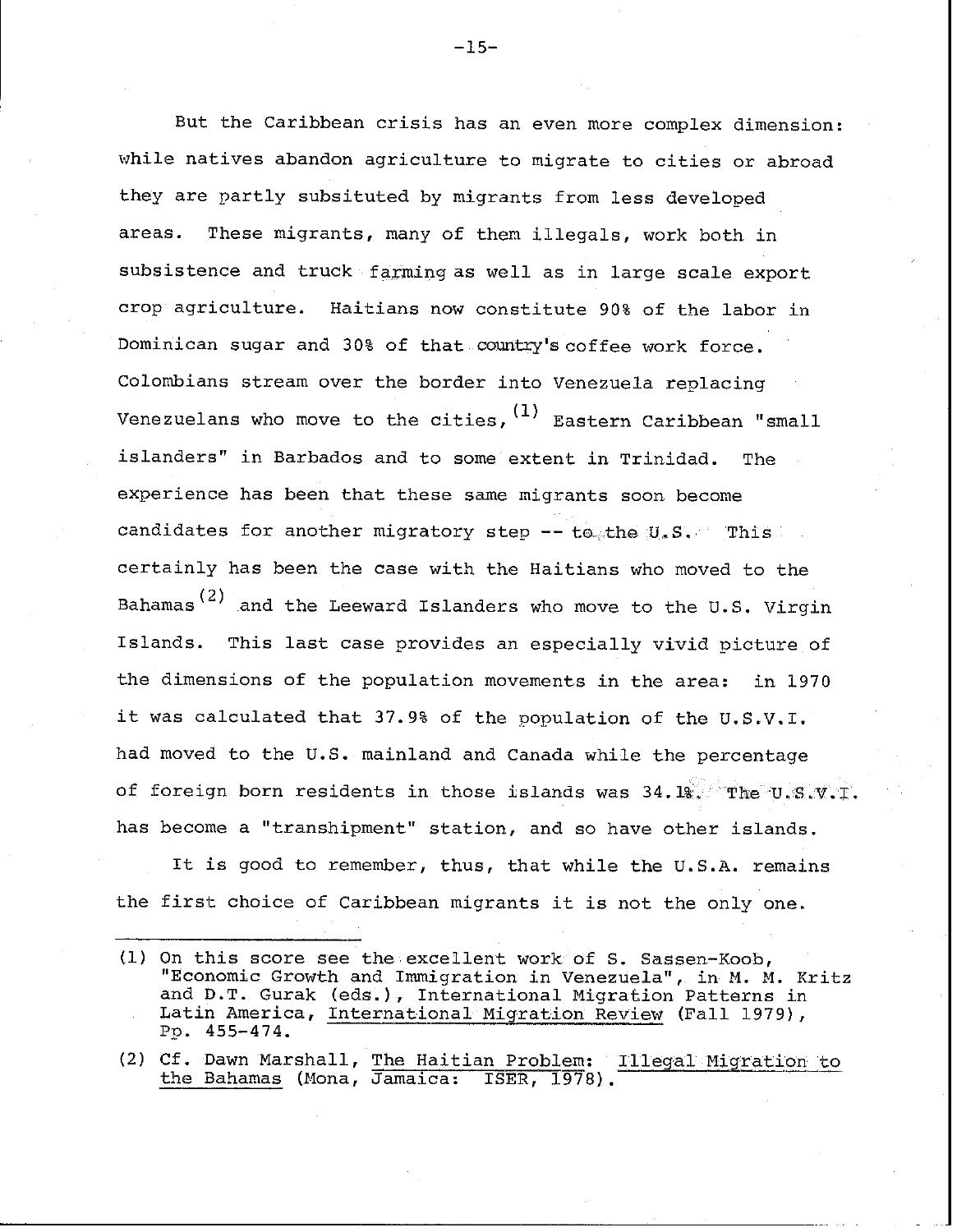The phenomenon is regional and so is the concern and action directed at it. The case of Trinidad and Tobago illustrates this point.

# III. TRINIDAD **AS SENDER AND** RECEIVER

The case of Trinidad and Tobago illustrates better than most the terrible predicament these islands confront in the 1980's. It also demonstrates what has become a region-wide phenomenon: the efforts made to keep in-migration to a minimum even as its own out-migration increases.

Trinidad did not enact an immigration ordinance until 1936 and that ordinance  $--$  of very limited reach  $--$  remained the only legislation in this area until the 1969 Immigration Act. This legislative inaction, however, did not mean that there had been no concern over illegal immigration; it simply was not a major issue. This changed in the late 1950's and early 1960's during the period of the West Indies Federation, a Federation which did not include provisions for free movement of labor. It hardly mattered. The government of Trinidad and Tobago noted in 1960 that the expectations of an open door into the island were widespread and had created pressures which were "formidable and intolerable..." and concluded that "the answer is planned  $migration.$ " $(1)$ 

(1) Government of Trinidad-Tobago, Economic Development of the Independent, W.I. Fed., P.O.S. Office of the Premier, October 1960, p. 11.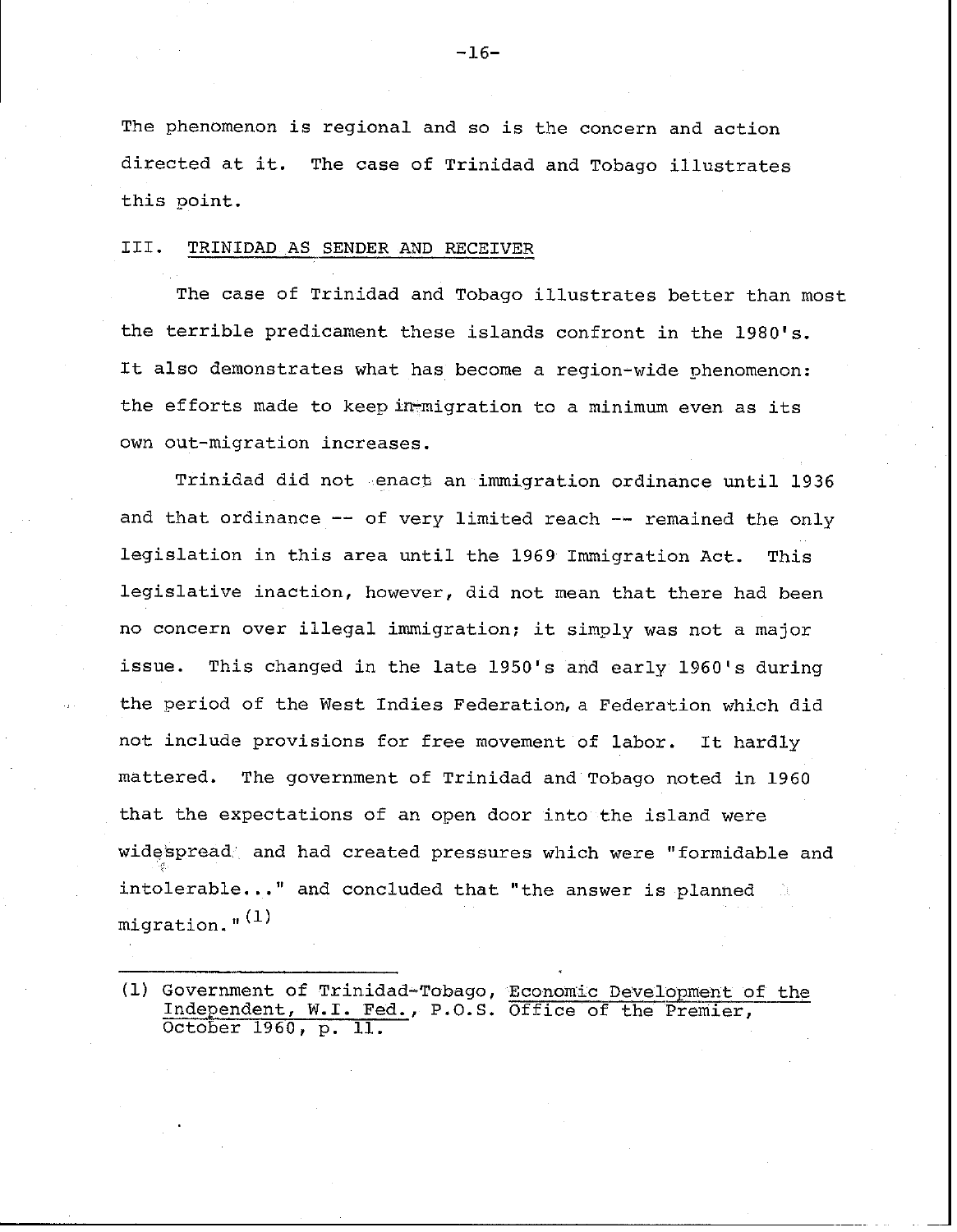It was clear then that one of the major barriers to any form of association in the West Indies was fear of the free movement of labor. Even associations of much more limited scope such as the long discussed idea of the formation of a unitary state with the neighboring island of Grenada was rejected partly because of the fear of an increase of Grenadian migration into Trinidad.  $(1)$ 

The fact remained, however, that with or without Federation or with or without a unitary state political arrangement, illegal migration from the Eastern Caribbean continued into Trinidad. Between January 1958 and November 1959, 75% of the 10,135 visitors from these islands overstayed their permits and disappeared into the large resident, illegal populations in Trinidad. Such was the magnitude of the movement that in 1957 migrants from Grenada represented 6% and those from St. Vincent 4.3% of Trinidad's population.<sup>(2)</sup> In fact, by the mid 1970's the Trinidad government regarded the problem as so acute that an important Task Force recommended a Caribbean-wide harmonization of the laws pertaining to immigration and emigration. It also recommended such measures as identity cards and prosecution of those hiring illegal aliens,  $(3)$  anticipating similar recommendations in the U.S.A. by eight years thus.

(1) Trinidad-Tobago: Report of the Economic Commission, January 1965, Pp. 35-40.

- (2) Trinidad-Tobago: Report of the Caribbean Task Force. P.O.S., February 1974, Pp. 90-95.
- (3) Ibid, p. 96.

-17-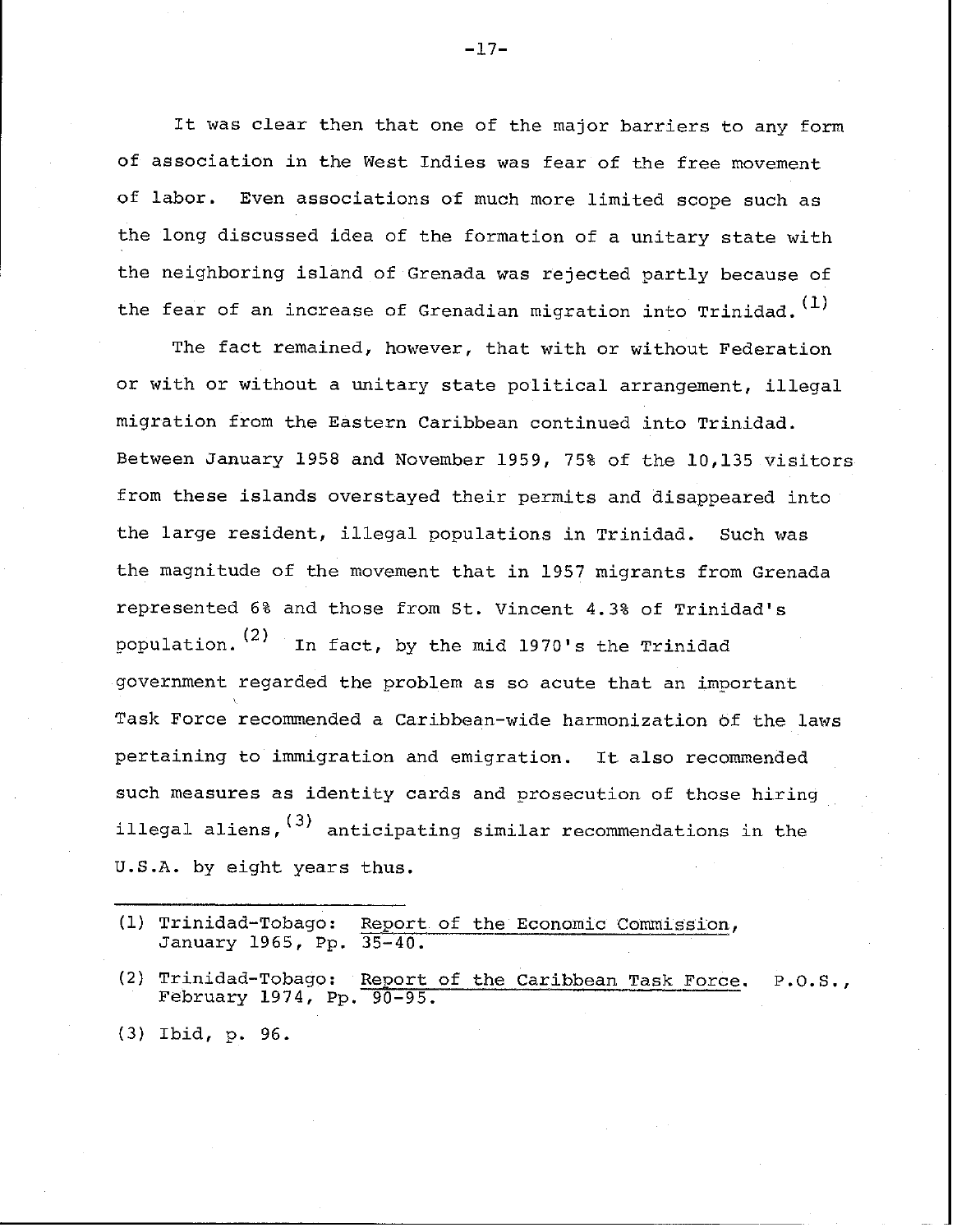There was, and is, reason for Trinidad officials to worry. Despite continued 5-year plan projections of full employment, unemployment since 1965 grew at roughly 4 per cent per year while new job slots increased by 1.4% per year. Should this rate continue, it is projected that by 1985 there will be some 100,000 unemployed or 20.4% of the 1985 labor force,  $(1)$  despite the fact that this figure includes a 6,895 per year exit from the labor force through out-migration.

This dismal panorama has been changed very little by the enormous investment of petrodollars to industrialize the Island's Although economy./very much on the lines recommended by Arthur Lewis in 1950, the results of these efforts have not been encouraging for the longer run. The IMF recently reported that of a total of TT\$11.5 billion in surplus revenues deposited in the Development Fund between 1974 and 1981, TT\$8.6 billion have been disbursed in the attempt to convert the island into a major energy-based industrial country.

Despite these major efforts to reduce unemployment and despite a dip in joblessness in 1981 and 1982, there does not appear to be any long-range prospects that the trend has been reversed. Migration, as one would expect, is on the increase, especially it appears among skilled workers and professionals.

**-18-**

<sup>(1)</sup> Cf. Trevor M. A. Farrell, "The Unemployment Crisis in Trinidad-Tobago", Social and Economic Studies, Vol. 27, No. 2 (June 1978), Pp. 117-152.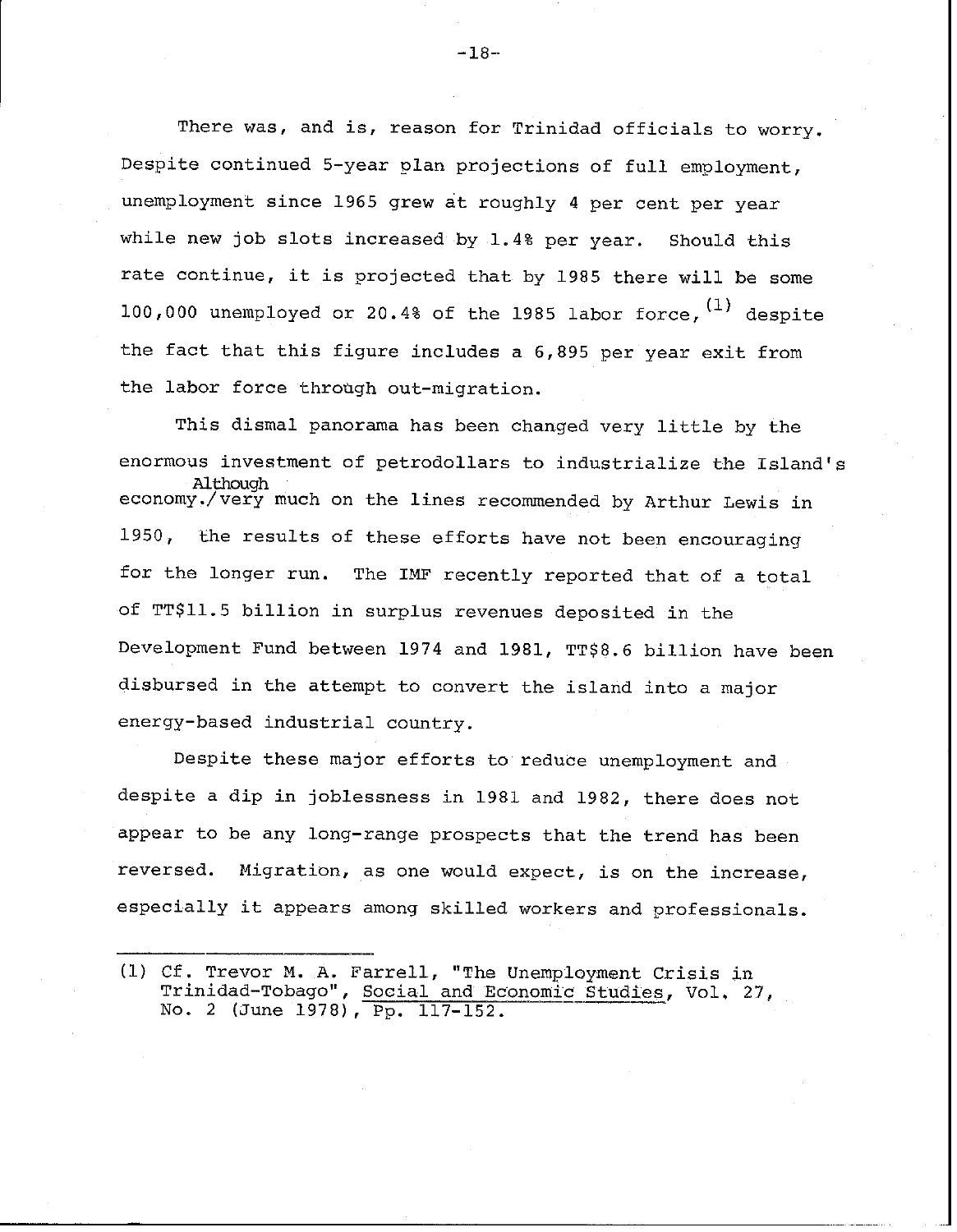In the 1970's between 60 and 70% of these emigrants were professionals, managers, and skilled workers. During 1962 and 1968, Trinidad lost 143 doctors and dentists, 170 engineers, 629 nurses, 784 teachers and 909 other professionals -- in their majority in the productive 20 to 34 age group.  $(1)$ 

It is calculated that the English-speaking Caribbean is losing some  $14,000$  skilled personnel per year.<sup>(2)</sup> A review of the figures in Tables No. 2 and 3 indicates that proportionate to population West Indians apply under Preference Six in greater numbers than those from the Hispanic Caribbean. Facilities with English and a better level of public education partly account for this but in general, it is an integral part of the historical structure of Caribbean population movements.

The frustrations/by this movement even after such heavy investments in the economy were clearly evident in the last presentation made by the Prime Minister of Trinidad and Tobago before his Party's Annual Congress. Noting the massive loss of skilled personnel and professionals he described the general picture: (3)

(1) Trinidad-Tobago: The Emigration of Professions, Supervisory, Middle Level and Skilled Man-Power from Trinidad-Tobago,<br>1962-1968. P.O.S., 1970. P.O.S., 1970.

(2) Reoort... Caribbean Task Force, 1974, p. 91.

created

(3) Forged from the Love of Liberty. Selected Speeches of Dr. Eric<br>Williams. Port-of-Spain: Longman. 1981. p. 443. Port-of-Spain: Longman, 1981, p. 443.

-19-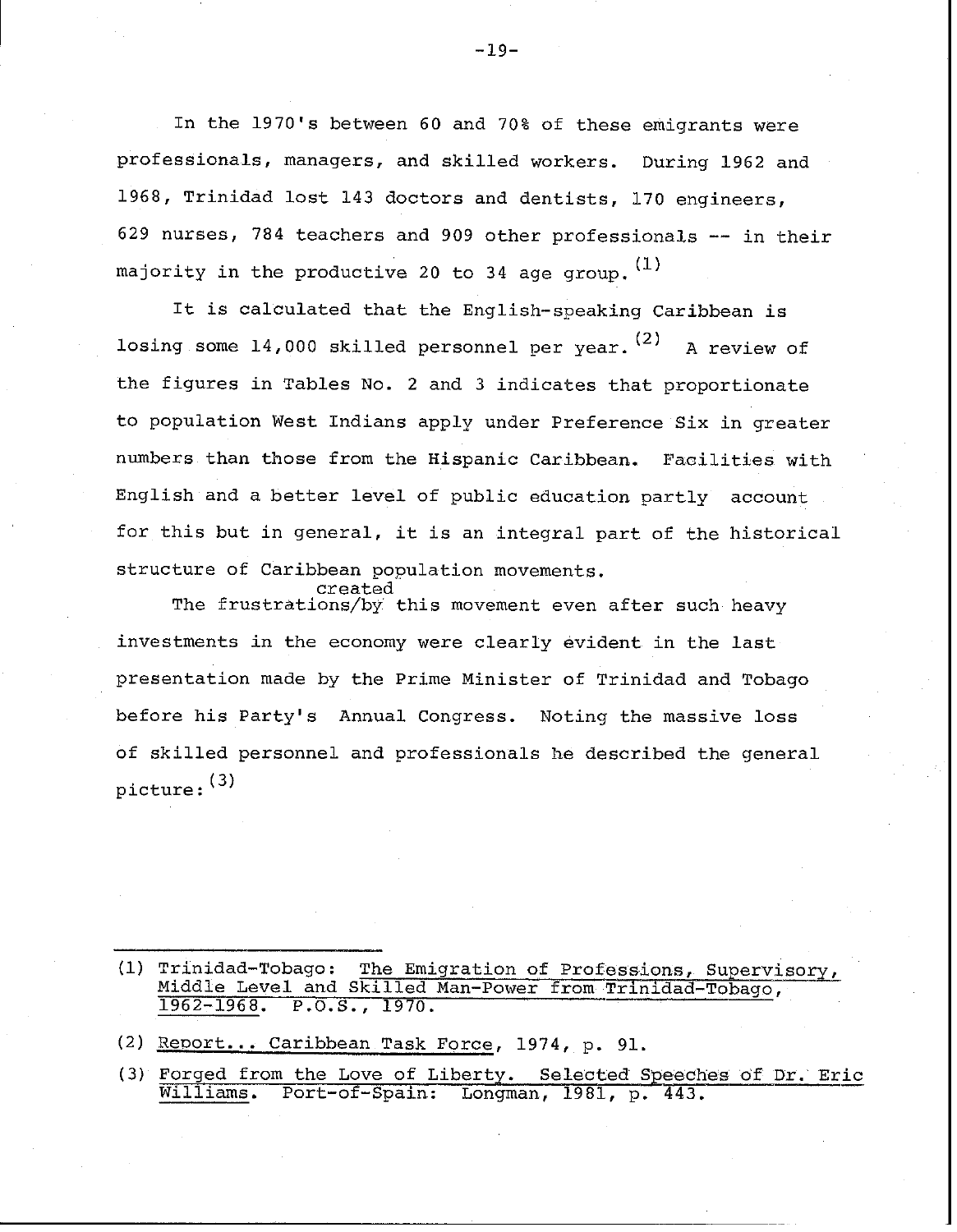In the British Caribbean it has been estimated that the annual average rate of emigration in relation to the actual increase in the population was as follows in the decade of the sixties: Jamaica, 55%, Trinidad and Tobago, 53%, Barbados, 87%, St. Lucia, 53%, St. Vincent, Grenada and Dominica, well over 70%; St. Kitts-Nevis, 142%, Montserrat, 124%.

Williams then concluded by lamenting that "there will soon be no West Indians left in the Caribbean". . more an expression of his frustration than a statement of reality given the rate of population growth.

### CONCLUSION

The ill-fated Caribbean Basin Initiative was clearly one of the most far-reaching initiatives towards the Caribbean ever attempted by a U.S. administration. Measures such as the CBI deserve to be supported on the merits of their trade and investment incentives which will surely benefit the area. They are not, and cannot be, a cure for the pressures towards outmigration in the area. To advocate their implementation on those grounds might make good sense politically given the U.S. population's mood regarding immigration, it is not good sociology as existing experiences in the area demonstrate.

The remarkably successful Haitian industrialization initiative -- now 20 years old -- has managed to employ a total of 60,000 workers in textile, electronics and sports assembly factories. This is less than half the 140,000 annual new

 $-20-$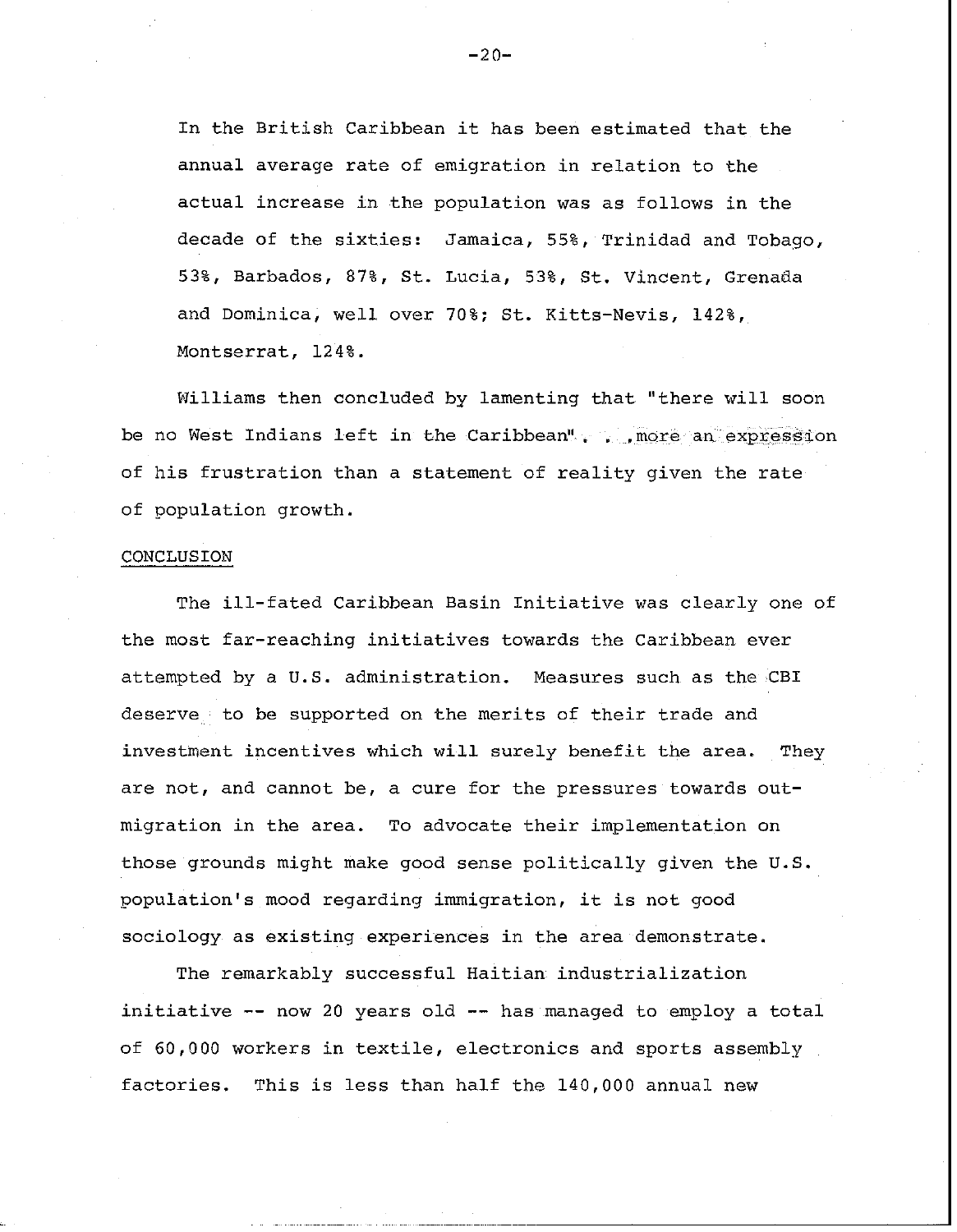$-21-$ 

additions to the population. But even if the U.S. admitted 140,000 Haitians per year this will still leave the island over populated and impoverished.

The case of Haiti, like that of Trinidad and so many other islands in the Caribbean, illustrates several aspects of the area's reality:

- 1. The industrialization programs launched in the late 1950's to absorb the excess of population has not stopped migration; it has tended to change its complexion making it more professional and skilled worker;
- 2. Migrants from lesser developed areas move into the rural sectors, replacing the existing natives: "small islanders" in Barbados and Trinidad, Haitians into Dominican Republic.
- 3. Caribbean states are becoming increasingly self-conscious about their porous borders while also more concerned . with keeping the U.S. door open as they deal with unemployment.

It is apparent that even open doors (whether they be in the Dominican Republic, Trinidad, or the USA) will not solve the basic problems of development and underdevelopment in the area. Migration, however, is a reality and one which generally has been beneficial to both receiving and sending societies. Given the overall level of concern about it among all governments in the region, it appears that a Caribbean-wide set of understandings on migration and immigration is long overdue.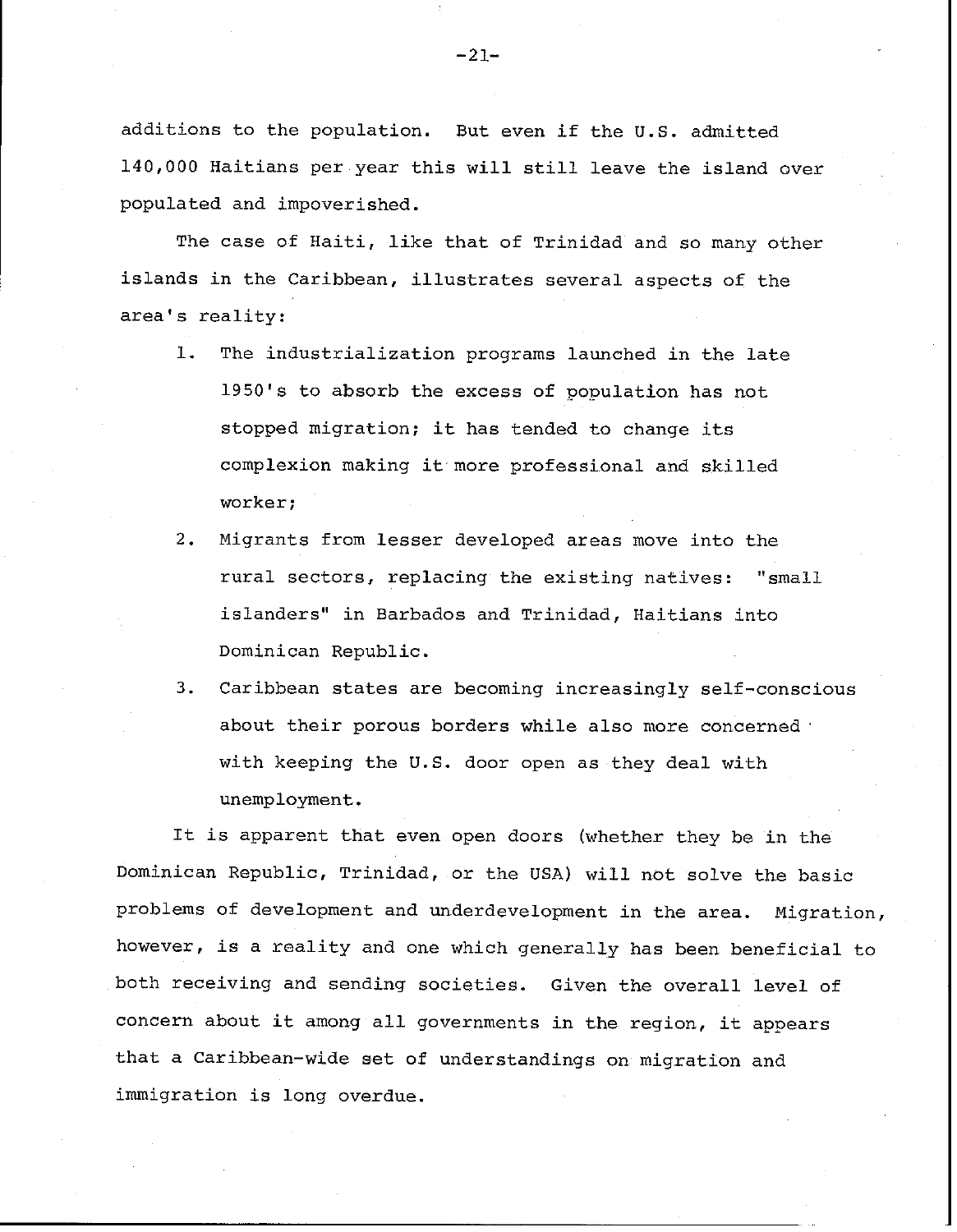# APPENDIX "A"

First Preference Unmarried sons and daughters of U.S. citizens (20%)

Second Preference Spouses and unmarried sons and daughters of permanent resident aliens (20%)

Third Preference Members of the professions, scientists and artists (10%)

Fourth Preference Married sons and daughters of U.S. citizens (10%)

Fifth Preference Brothers and sisters of U.S. citizens (24%)

Sixth Preference Skilled or unskilled workers needed in the United States (10%)

Seventh Preference Conditional entrants (Refugees) fleeing communism or an area of the Middle East (6%)

Non-Preference Other qualified immigrants as visa numbers are not required for applicants in the seven preferences.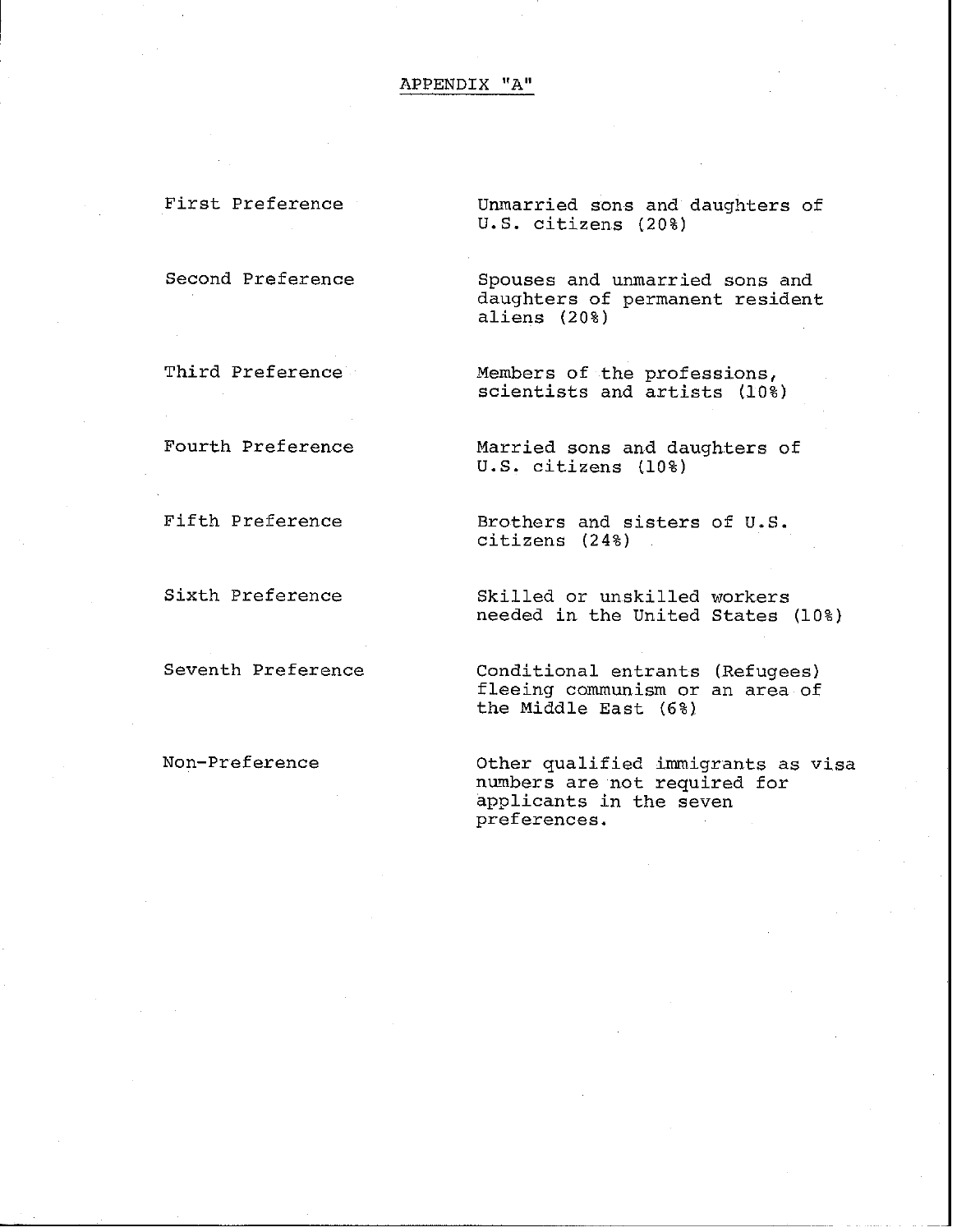TABLE NO. (A)

 $\ddot{}$  $\mathbf{a}$ ? I <sup>g</sup> ا (0

|                            |                 |                                        |                 | ACTIVE IMMIGRAMT VISA APPLICANTS BY |                       | <b>SAN.</b>   | 1982         |                  |            |                |              |
|----------------------------|-----------------|----------------------------------------|-----------------|-------------------------------------|-----------------------|---------------|--------------|------------------|------------|----------------|--------------|
|                            |                 |                                        |                 |                                     | THE INSULAR CARIBBEAN |               |              |                  |            |                |              |
|                            |                 |                                        |                 |                                     |                       |               |              |                  |            |                |              |
|                            |                 |                                        |                 |                                     |                       |               |              |                  |            |                |              |
| Country                    | Total<br>Popul. | $(\frac{i}{\mu n})^{(m^2)}$<br>Density | Per Cap.<br>GDP | Tota1                               | <b>First</b>          | Second        | Third        | Fourth           | Pifth      | Sixth          | Pref<br>Non- |
|                            | (000)           | $(s \sin)$                             |                 |                                     |                       |               |              |                  |            |                |              |
| Antigua                    | 75              | 169                                    | 950             | 4,691                               | $\overline{a}$        | $\frac{2}{3}$ |              | $\ddot{\bullet}$ | 1,796      | 1,283          | 1,159        |
| Bahamas                    | 226             | $\Xi$                                  | 2,620           | 253                                 | n                     | ួ             |              | $\mathbf{a}$     | $-104$     | ≓              | 21           |
| Barbados                   | 260             | 605                                    | 1,940           | 2,794                               | $\frac{8}{3}$         | 646           | m            | ದ                | 1,455      | $\frac{50}{2}$ | ္လ           |
| Belize                     | 136             |                                        | 886             | 1,438                               | 26                    | 479           |              | $\frac{2}{3}$    | 764        | 8              | ភី           |
| Dominica                   | 8               | $\frac{3}{10}$                         | 630             | 1,086                               | œ                     | 203           | $\mathbf{a}$ |                  | <b>738</b> | 80             | ₹            |
| Anguilla                   |                 | 132                                    | 660             | 204                                 | i                     | 42            | ł            |                  | 138        |                | ្ល           |
| Montserrat                 |                 | 135<br>1                               | 970             | 356                                 |                       | $\ddot{5}$    |              |                  | 275        | ە<br>+         |              |
| St. Kitts/Nevis            |                 | 152                                    | 660             | 6,695                               | $\overline{18}$       | 411           |              | ្ណ               | 1,442      | 2,807          | 1,983        |
| Grenada                    | $\frac{6}{11}$  | 320                                    | 530             | 1,493                               |                       | 351           |              | 윾                | 783        | 288            | $\ddot{•}$   |
| St. Lucia                  | 120             | 195                                    | 630             | 1,404                               |                       | 209           |              |                  | 666        | 115            | 404          |
| Guyana                     | 830             |                                        | 550             | 9,017                               | $\frac{3}{4}$         | 1,791         | 유.           | 215              | 6,387      | 55             | 38           |
| Jamaica                    | 2,130           | 186                                    | 1,110           | 43,005                              | 474                   | 10,087        | 82           | 2,324            | 19,339     | 1,950          | 8,749        |
| St. Vincent,<br>Grenadines | $\frac{11}{11}$ | 286                                    | 436             | 950                                 | φ                     | 184           | u٦           | $\frac{9}{1}$    | 441        | 177            | 118          |
| <b>Trinidad/</b><br>Tobago | 1,140           | 222                                    | 3,403           | 4,455                               | 56                    | 1,503         | $\mathbf{1}$ | 119              | 2,224      | 283            | 259          |
| TOTALS                     | 5,300           | 2,534                                  | 15,975          | 77,841                              | 682                   | 16,433        | 146          | 2,904            | 36,552     | 8,134          | 12,990       |
|                            |                 |                                        |                 |                                     |                       |               |              |                  |            |                |              |